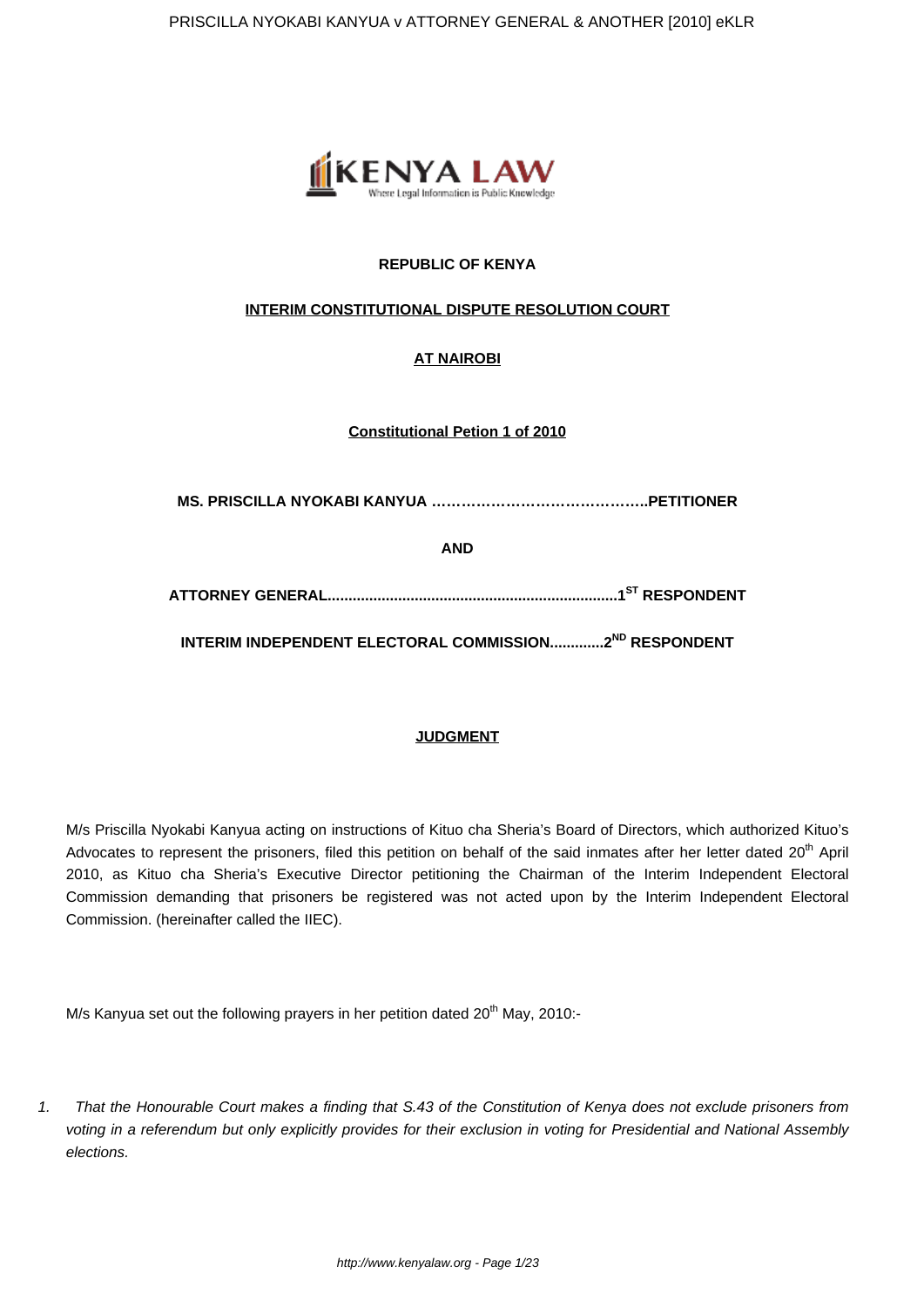- 2. That the Honourable Court makes a finding that the IIEC's exclusion of prisoners from its voter registration exercise was illegal given their mandate under S. 41A(d) of The Constitution of Kenya to undertake fresh registration of voters and create a new voters' register for the upcoming referendum without expressly prescribed limitation to exclude any category of people.
- 3. That the Honourable Court makes a finding that the disqualification of prisoners to register to vote under the current exercise of the Interim Independent Electoral Commission should not be implied within the meaning of this section S. 43 of the Constitution of Kenya.
- 4. That the Honourable Court makes a declaration that prisoners are eligible to be registered to vote participate in the upcoming referendum.
- 5. That the Honourable court instruct the Interim Independent Electoral Commission (IIEC) to move urgently to:-
- 6. Make a public announcement that prisoners can participate in the Referendum and register to vote.
- 7. Set eligibility criteria of prisoners to vote in the referendum as follows:

All prisoners must:

- 2.1 Not be excluded from voting by any other provision of the laws of Kenya.
	- 2.2 Currently possess a national identity card.
	- 8. Facilitate registration of prisoners as voters by setting up registration and polling points in all prisons. Electronic registration would accommodate larger numbers of people in shorter periods.
	- 9. Identify the nearest gazette centres to prisons to facilitate immediate registrations.
	- 10. Liaise with prison authorities for prisoners to be allowed access to their identity cards for the limited purpose of registration as voters.
	- 11. Liaise with Prison authorities for the safe keeping of the voters' cards upon registration of prisoners.
	- 12. The respondents are liable to pay the costs of this petition.
	- 13. All such orders, writs and or direction as the Honourable Court my deem fit, just and appropriate to safeguard the fundamental rights of prisoners under the Constitution of Kenya.

Thereafter M/s Kanyua filed an application dated 21<sup>st</sup> May, 2010 praying for orders that:-

1. That this matter be certified urgent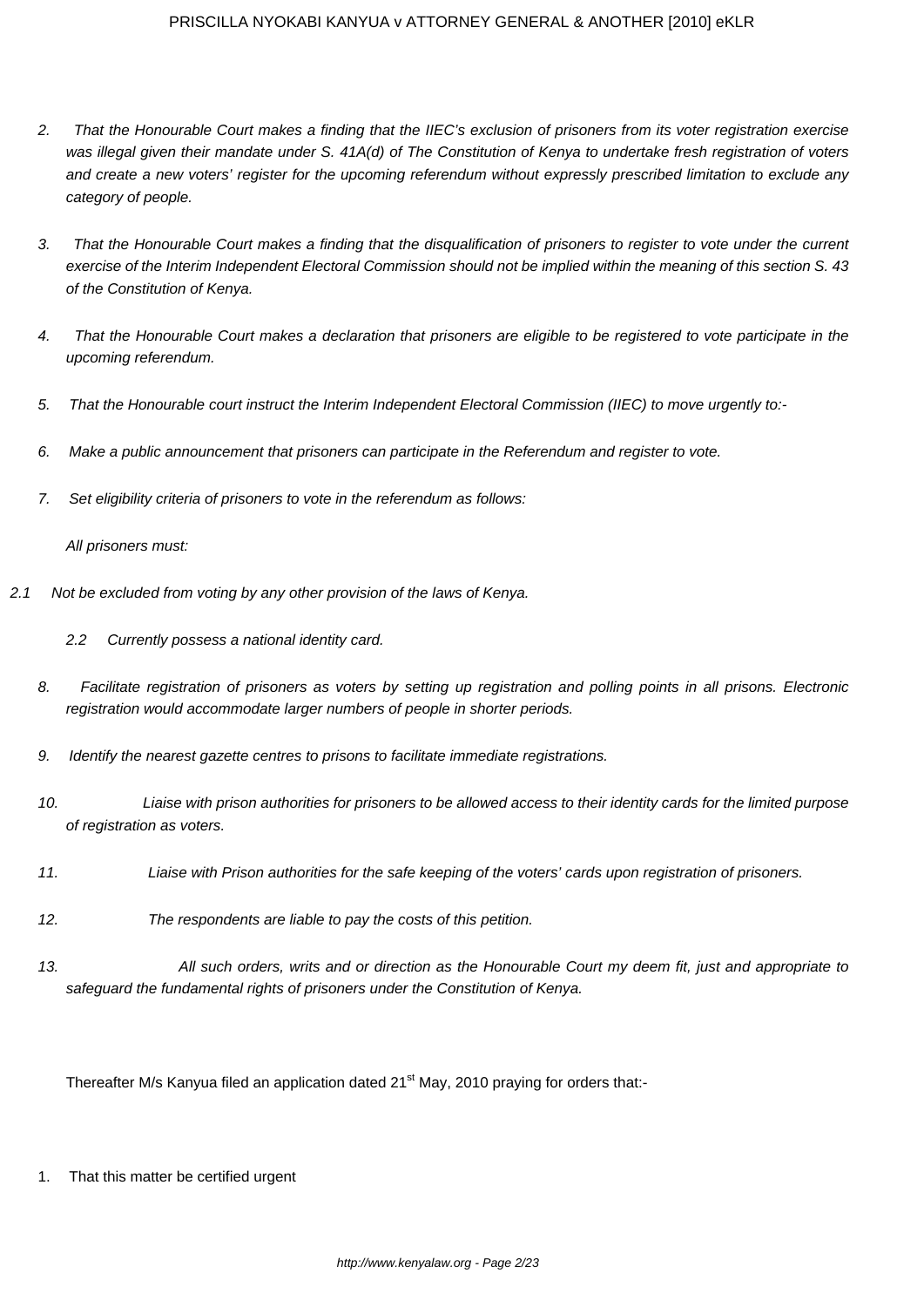- 2. That the Court do instruct the Interim Independent Electoral Commission (IIEC) to create a new voters register for the up-coming referendum and do so by including the inmates in prison for the purpose of upcoming referendum on  $4<sup>th</sup>$ August, 2010.
- 3. That the Interim Independent Electoral Commission (IIEC) do extend the period for voter registration for the purposes of including the excluded inmates.

When the case came up for hearing on 21<sup>st</sup> May, 2010, the Court certified the application urgent in terms of Prayer No. 1 but declined to grant other prayers and ordered, M/s Kanyua to serve the respondents.

The application was duly served on the respondents. When the matter came up for hearing interparties on 25<sup>th</sup> May, 2010 the parties agreed that the issues in the application should be canvassed in the petition.

The Attorney General, the first respondent herein filed a Memorandum of Appearance on 25<sup>th</sup> May 2010 but did not file any other pleadings.

The Interim Independent Electoral Commission (IIEC) filed a statement of response on 31<sup>st</sup> May, 2010 under Rule 24 of the Interim Independent Constitutional Dispute Resolution Court (Practice and Procedure) Rules 2010. In its response, the IIEC stated that the reliance by M/s Kanyua on Section 6 of the Constitution of Kenya Review Act and Section 41A (d) of the Act and the guide lines therein cannot supersede the express provisions of Section 43 of the Constitution of Kenya.

That the Constitution of Kenya Review Act No. 9 of 2008 is a creation of the Constitution and it cannot supersede Section 3 of the Constitution of Kenya.

The IIEC states that Section 40 of the Constitution of Kenya Review Act 2008 is clear on who has the right to vote and that Section 43 of the Constitution and the National Assembly and Presidential Elections Act Cap. 7 Laws of Kenya are the written law on who can be registered and who can vote.

The IIEC further avers that the petition is time-barred since Section 39(3) of the Constitution of Kenya Review Act mandates the IIEC to suspend the registration of voters once it has published the referendum question an event which has occurred. In its view, reopening the voter registration process would throw the entire review process into a fatal spin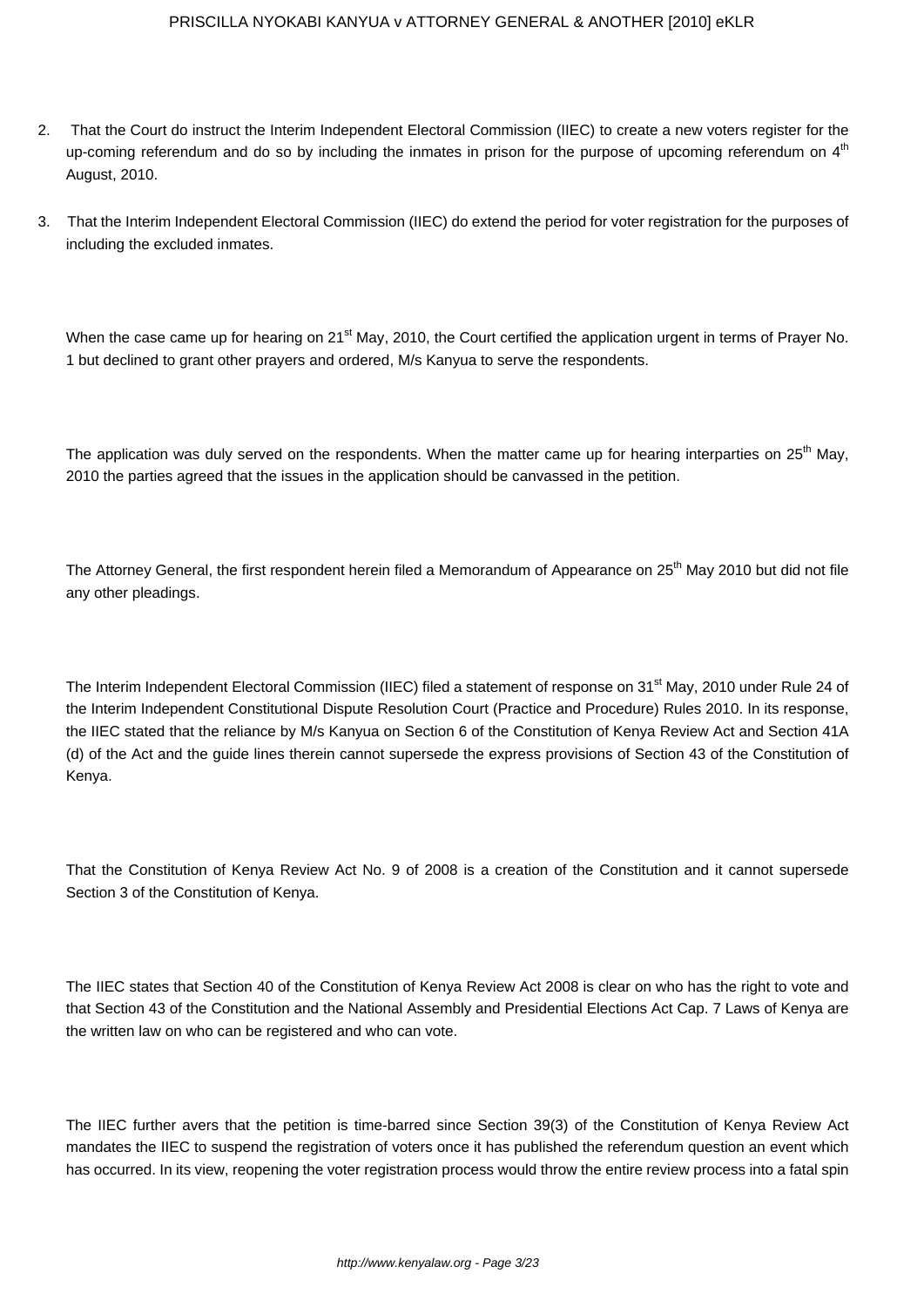as the Constitution of Kenya Review Act puts the review in a strait jacket timetable, which, if interfered with would scuttle the entire process.

The IIEC contends further, that the petition is defective since the petitioner has no locus standi to bring the action as she has not alleged that any particular individual right guaranteed by the Constitution has been violated with respect to her. It argues that the petitioners attempt to bring a representative suit falls in its face because she has not shown what rights of any particular individual have been infringed.

Finally that M/s Kanyua has not demonstrated that a specific person or persons applied for registration and such person(s) were denied registration and the IIEC contends that in the absence of such evidence M/S Kanyua the petitioner is not entitled to file a representative suit. IIEC requests the court to dismiss the petition with costs.

## **KITUO CHA SHERIA**

Kituo cha Sheria, is a Non-Governmental Organization. Its objective is well set out in its constitution as follows:-

- a) The Centre exists to empower Kenyans to understand, respect, promote, demand and effectively access their human and people's rights and obligations in pursuit of a just and equitable society through self-governance.
- b) The Centre is committed to the empowerment of marginalized peoples of Kenya to achieve justice for all.
- c) The Centre shall be committed to:
	- (i) Respect for human rights
	- (ii) Justice and equity for all
	- (iii) Solidarity with pro-people individuals and agencies
	- (iv) Courage in the promotion of social transformation and empowerment of the marginalized
	- (v) Volunteerism
	- (vi) Obligations to equity, transparency and accountability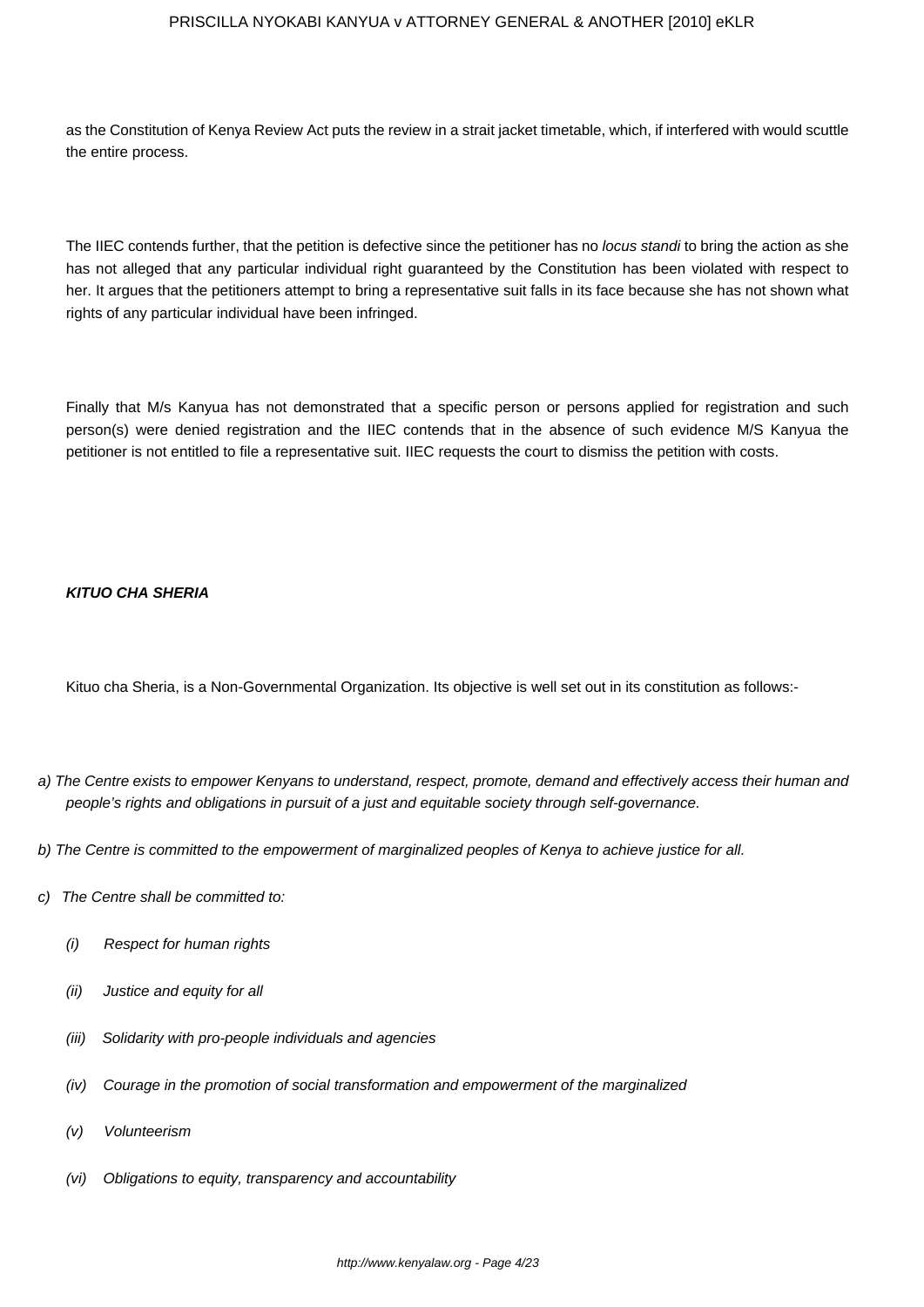Kituo cha Sheria was registered as Legal Aid Centre under Section 10 of the Non-Governmental Organization Coordination Act No.19 of 1990 on 11<sup>th</sup> March, 1993.

M/s Kanyua stated that Kituo cha Sheria, in the recent past, has been working with the inmates of Shimo la Tewa Prison, with the objective of reducing overcrowding in the prison and improving human rights in the prison system.

The petition asserted that the inmates of Shimo la Tewa prison acting through the Chairman of the Shimo la Tewa Paralegals Association authorized Kituo cha Sheria to petition the relevant authorities tasked with the responsibility of registering voters for upcoming referendum to consider the need for the prisoners to participate in the exercise. The authorization was contained in an unsigned letter dated 24<sup>th</sup> April, 2010 by one Dismus Omondi who wrote in his capacity as the Chairman of the said Prisoners Paralegal Association.

#### **THE ISSUES**

The petition raises the following issues for determination:-

- a) Does the Court have jurisdiction"
- b) Does the petitioner herein have locus standi to file the Petition"
- c) Is a referendum distinct from "National Assembly and Presidential Elections""
- d) Does the Constitution of Kenya disqualify the inmates from voting in a referendum"
- e) Can the voters register be reopened under Section 39 of the Constitution of Kenya Review Act No. 9 of 2008"

## **Does the Court have Jurisdiction"**

The issue of jurisdiction was raised by Mr. Onyiso, Learned State Counsel. In his submissions, he argued that this Court does not have jurisdiction because section 7, 8 and 9 of the National Assembly and Presidential Elections Act, Cap 7 sets out the mechanism as to the determination of questions of registration of voters. He argued that these matters of registration are supposed to be dealt by registration officers as set out in Cap. 7 aforesaid, and that an appeal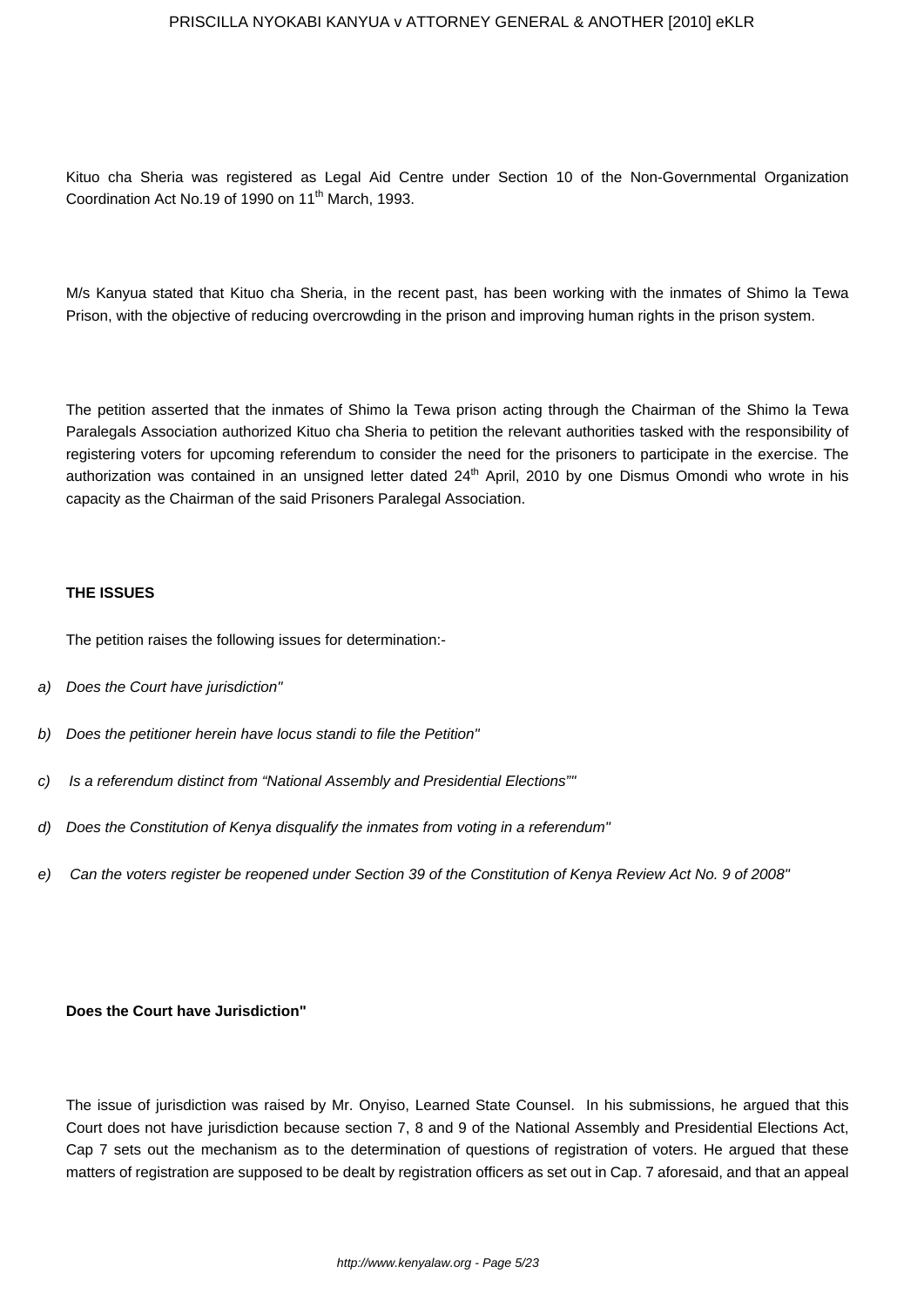from a decision from those registration officers is appealable in the High Court.

This Court is established under Section 60 A (1) of the Constitution. The Court has exclusive original jurisdiction on matters arising out of the Constitutional Review process. The court is empowered to rule on its own jurisdiction under Rule 10(1) of this Court's (Practice and Procedure) Rules 2010. There is no doubt in the Courts mind that, the non registration of inmates by the IIEC, in the just concluded registration of voters for the August  $4<sup>th</sup>$  referendum is a matter of Constitutional making process. The court is empowered by Section 60A aforesaid to entertain disputes that emanate from such a process. This is such a dispute. The issues herein are therefore clearly within the mandate of the court. This petition is clearly within the mandate of this Court and section 7, 8 and 9 of the National Assembly and Presidential Elections Act cannot apply to this petition. The procedure set out for the determination of questions concerning registration under Cap. 7 do not apply to a referendum. The referendum has its own rules set out under Legal Notice No. 66 of 10<sup>th</sup> May, 2010. The objection by the Attorney General in this respect cannot be upheld or even sustained and it is rejected by the Court. We therefore rule that the court has jurisdiction to hear and determine this petition.

#### **The Petition**

The petition filed herein raises many procedural issues. The petition is filed by M/s Kanyua on behalf of the Paralegal Convicts of Shimo la Tewa Prison. The affidavit verifying the petition is by M/s Priscilla Nyokabi Kanyua. M/s Kanyua is the Executive Director of Kituo cha Sheria. She swears the affidavit as Executive Director of the said Kituo. The petition itself starts with these words "The humble petition of Kituo cha Sheria". Kituo cha Sheria is not a party to this petition. Kituo cha Sheria being a registered Non-Governmental Organization, has capacity to sue and be sued under the Non-Governmental Organization Coordination Act of Kenya No.19 of 1990 Sec. 12 (3)(a). There was no reason why this matter should not have been instituted in the name of Kituo cha Sheria and an affidavit sworn by the M/s Kanyua its Executive Director. The authority to file the petition is by the Director of Kituo cha Sheria one Kamotho Waiganjoa Director of Kituo cha Sheria. The petition arose out of the interaction of Kituo cha Sheria and the inmates following Kituo's setting up of a Paralegal Training in the Prison. The alternative procedure would have been for M/s Kanyua to file the petition and a verifying affidavit by herself on behalf of paralegals inmates of the said prisons. The letter of authority to Kituo cha Sheria from the Chairman of the paralegal inmates one Omondi is not signed. The explanation given for the letter not being signed was that it was sent by electronic mail to the petitioner. There seems to be a confusion of who can sue in this petition, between M/s Kanyua as a person and her, as Director of Kituo cha Sheria.

There can be no denying that the inmates are in an unprivileged position and that they would have to rely on other people like M/s Kanyua or Kituo cha Sheria to ventilate their legal grievances, whether those grievances are issues of registration to vote in a referendum or on other legal matters. It is also likely that therefore, such basic legal requirements like signing of documents may pose a challenge. Be that as it may, this petition and its verifying affidavit should have been better drafted. Sadly it was not.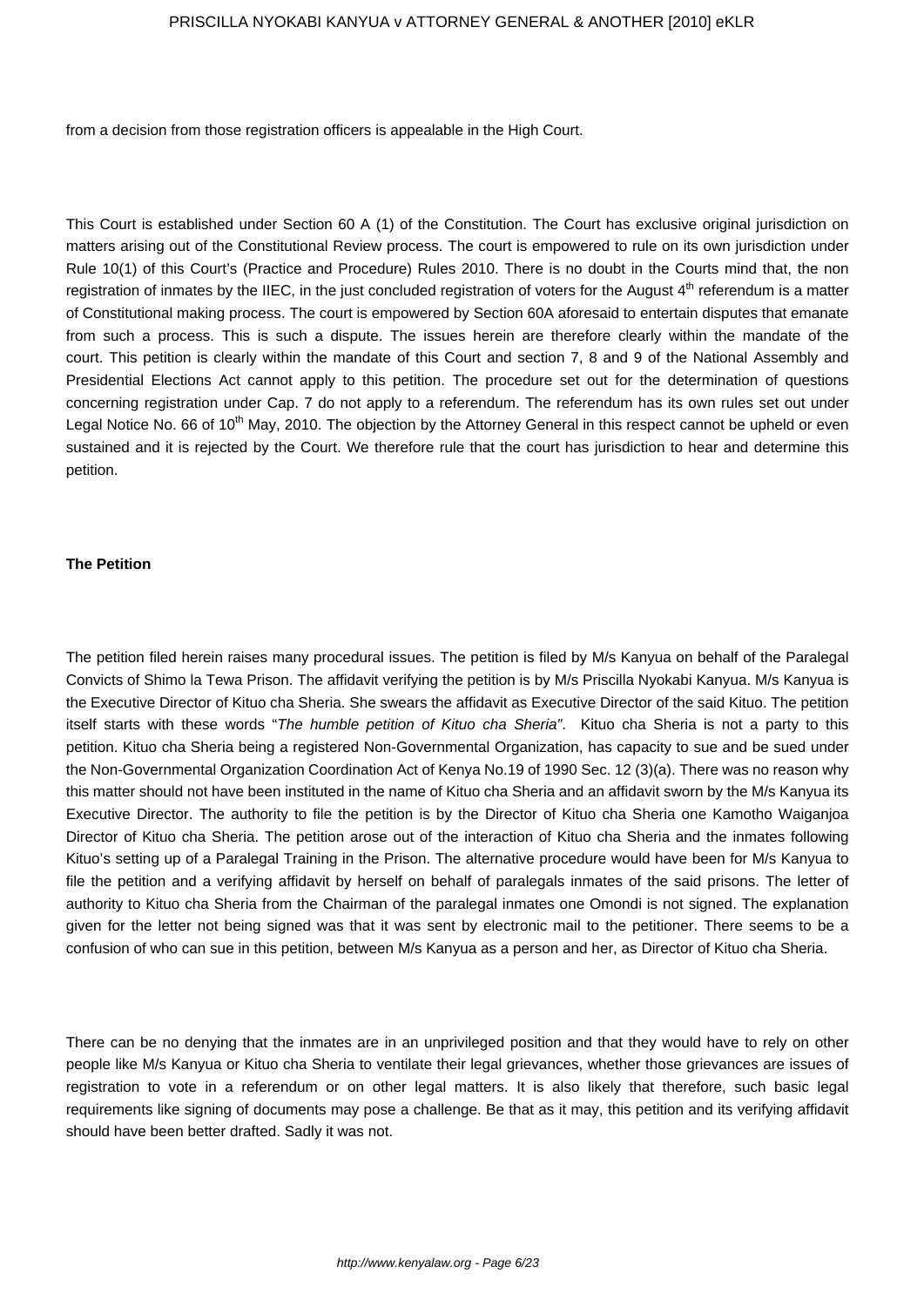Should this court therefore strike out the petition for not complying with the Civil Procedure Rules and the (Practice and Procedure) Rules of this court" We think not. Rule 10 of this Court's (Practice and Procedure) Rules mandates the Court to interpret the Court Rules in a manner that promotes the principle of substantial justice without undue regard to technicalities. We think the issues raised herein for the inmates are substantial and a decision on the issues raised is imperative.

#### **Locus Standi**

Does M/s Kanyua, the petitioner herein have Locus Standi" Does she have sufficient interest to sustain her standing to petition this court"

Mr. Muhoro Learned Counsel for the 2<sup>nd</sup> respondent argued that Section 43(2)(c) as applied by Section 47A 5(a) of the Constitution of Kenya Review Act No. 10 of 2008 completely bars inmates from voting. Mr. Osoro Learned Counsel for the petitioner stated that inmates are not barred by Section 43(2)(c) in the exercise of their rights in voting for a referendum.

M/s Kanyua, the petitioner is a busy body and that she is not actually representing anybody else and that it should be found by the Court that she is representing an amorphous body and that those particular persons she was representing have an avenue. He argued that if the petitioner was instructed through an unsigned letter by one Dismus Otieno Omondi there was a procedure to be followed. He further argued that the petitioner has not shown who she is petitioning for that she said there were 53,000 prisoners but forgot to tell the Court that there are juvenile prisoners and he wondered whether the Court was being asked to allow juveniles to vote.

The Court must therefore now make a finding as to whether the inmates in prisons in Kenya are disqualified from voting by the said Section 43(2)(c) of the Constitution.

Mr. Osoro Learned Counsel for the petitioner argued in reply that in their prayers they were not asking the voter registration to be abandoned. He argued that the suggestion that they were asking juveniles to be registered was erroneous because it was a question of law and it is already predetermined. He argued that all they wanted was for the Court to restate that inmates have a right to vote and that they have not been excluded from voting in a referendum.

He argued that Priscilla Nyokabi Kanyua has *locus standi*. He cited the Indian jurisdiction where a post card sent to the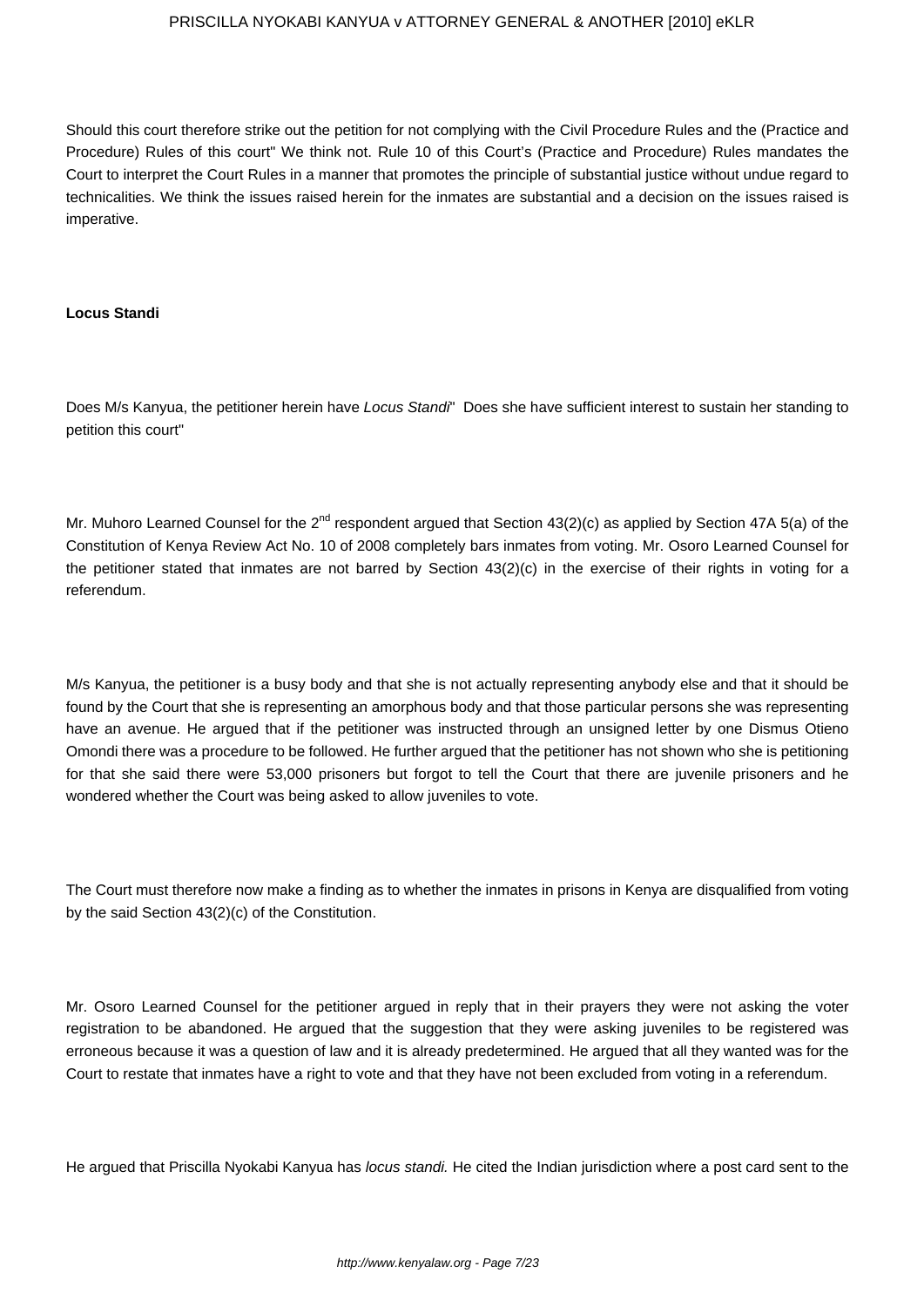President of the Court or Chief Justice is sufficient to petition the Court even when the card is not sent by the person whose rights are violated.

For a long time in this country, for a person to have Locus Standi in a matter, one must have had an interest either vested or contingent in the subject matter before the Court, which interest must have been a legal one. Such interest must be above that of other members of the public in general.[1]

The issue of locus standi has shackled public law litigants for a long time. The Courts usually held that if the issue was a public one, the litigant should show that the matter complained of had injured them over and above the general population.<sup>[2]</sup> Otherwise public interest matters were to be litigated by the Attorney General or any other body the law set out in that regard.

This would appear to have been the position in the United Kingdom in the late 1970s. This position was well stated in **Gouriet Vumon V Post Office Workers and others**[3] as follows:

"… It can be properly said to be a fundamental principle of English law that private rights can be asserted by individuals, but, that public rights can only be asserted by the Attorney-General as representing the public. In terms of constitutional law, the rights of the public are vested in the Crown, and the Attorney-General enforces them as an officer of the Crown. And just as Attorney-General has in general no power to interfere with the assertion of private rights, so in general no private person has a right of representing the public in the assertion of public rights. If he tries to do so his action can be struck out."

The same position was pertaining in *India, see S.P. Gupta V Union of India*<sup>[4]</sup>Bagwati J<sup>[5]</sup>. In his judgment stated as follows:

"The traditional rule in regard to locus standi is that judicial redress is available only to a person who has suffered a legal injury of violation of his legal right or legally protected interest by the impugned action of the state or a public authority or any other person or who is likely to suffer a legal injury by reason of threatened violation of his legal right or legally protected interest by any such action. The basis of entitlement to judicial redress is personal injury to property, body, mind or reputation arising from violation, actual or threatened, of the legal right or legally protected interest of the person seeking such redress."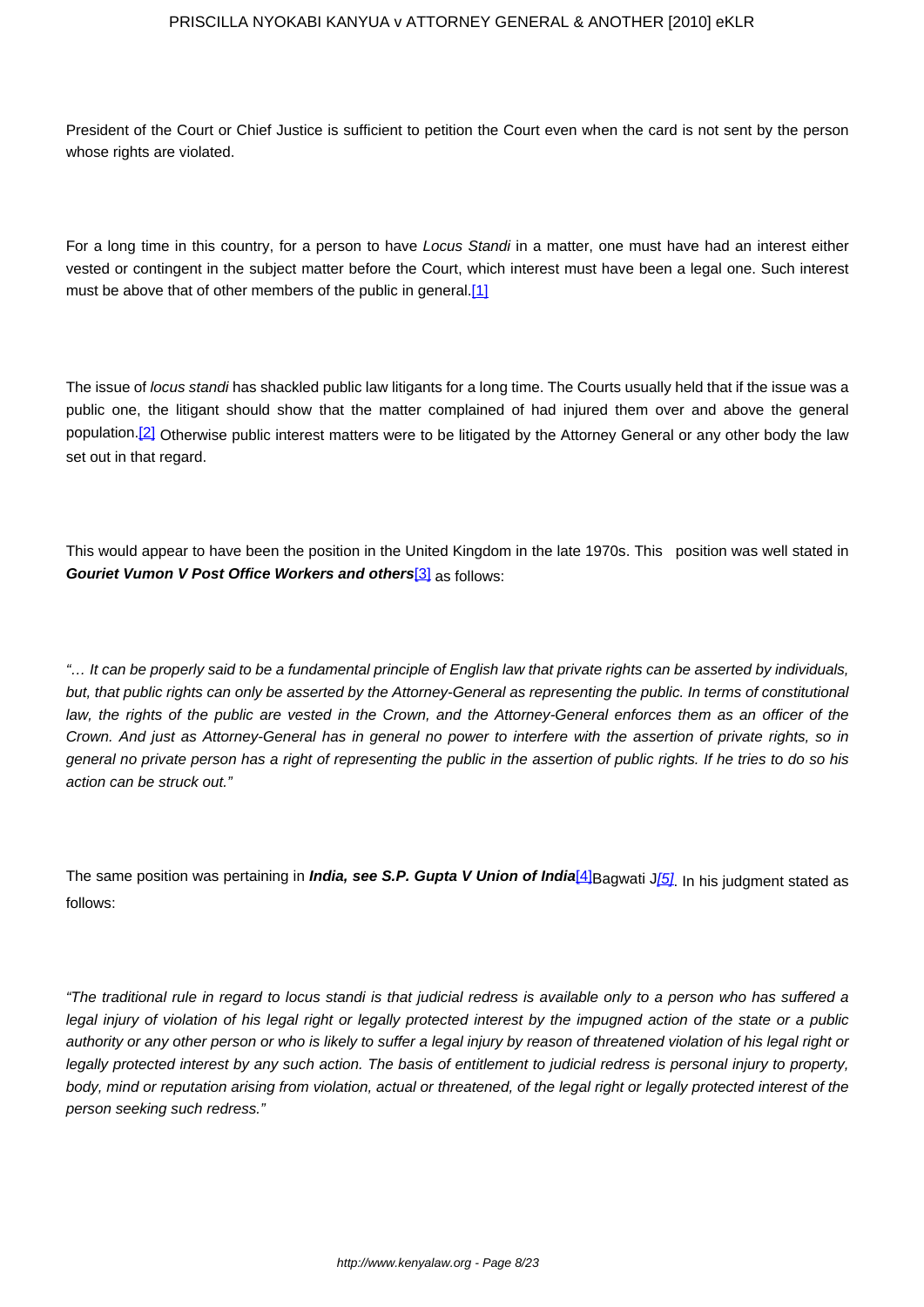However and overtime, the English Courts started to deviate and depart from their contextual application of the law and adopted a more liberal and purposeful approach.

In **Inland Revenue Commissioner V National Federation of Self-Employed and Small Businesses Ltd**[6] Lord Diplock stated:

"It would in my view be a grave lacuna in our system of public law if a pressure group like the federation or even a single spirited taxpayer, were prevented by outdated technical rules of locus standi from bringing the matter to the attention of the Court to vindicate the rule of law and get the unlawful conduct stopped."

A similar position emerged in India where a liberal purposeful approach was applied in **Janata Dal V H.S. Chowdhary**[7] where the Court stated:-

"…the strict rule of locus standi applicable to private litigation is relaxed and a broad rule is evolved which gives the right locus standi to any member of the public acting bona fide and having sufficient interest in instituting an action for redressal of public wrong or public injury by who is not a mere busybody or a meddlesome interloper; since the dominant object of PIL is to ensure observation of the provision of the Constitution or the law which can be best achieved to advance the cause of the Community … or public interest by permitting any person, having no personal gain or private motivation or any other oblique consideration, but acting, bona fide and having sufficient interest in maintaining an action for judicial redress for public injury to put the judicial machinery in; motion like action popularis of Roman Law whereby any citizen could bring such an action in respect of public delict."

In Tanzania in **Rev. Christopher Mtikila V The Attorney-General** Lugakingira,J[8] stated:

"I hasten to emphasize, however, that standing will be granted on the basis of public interest litigation where the petition is **bona fide** and evidently for the public good and where the Court can provide an effective remedy."

This purposeful approach has also been embraced by the Kenyan Courts. In **MJ. Mohammed V Commissioner for** Lands<sup>[9]</sup> where the Commissioner of Lands argued that if there was public interest to protect on a piece of land, he had registered, it was the Attorney General and not the plaintiff, therein, as an individual, who had the locus standi to bring the suit. The Court, Waki J., (as he then was) rejected that position.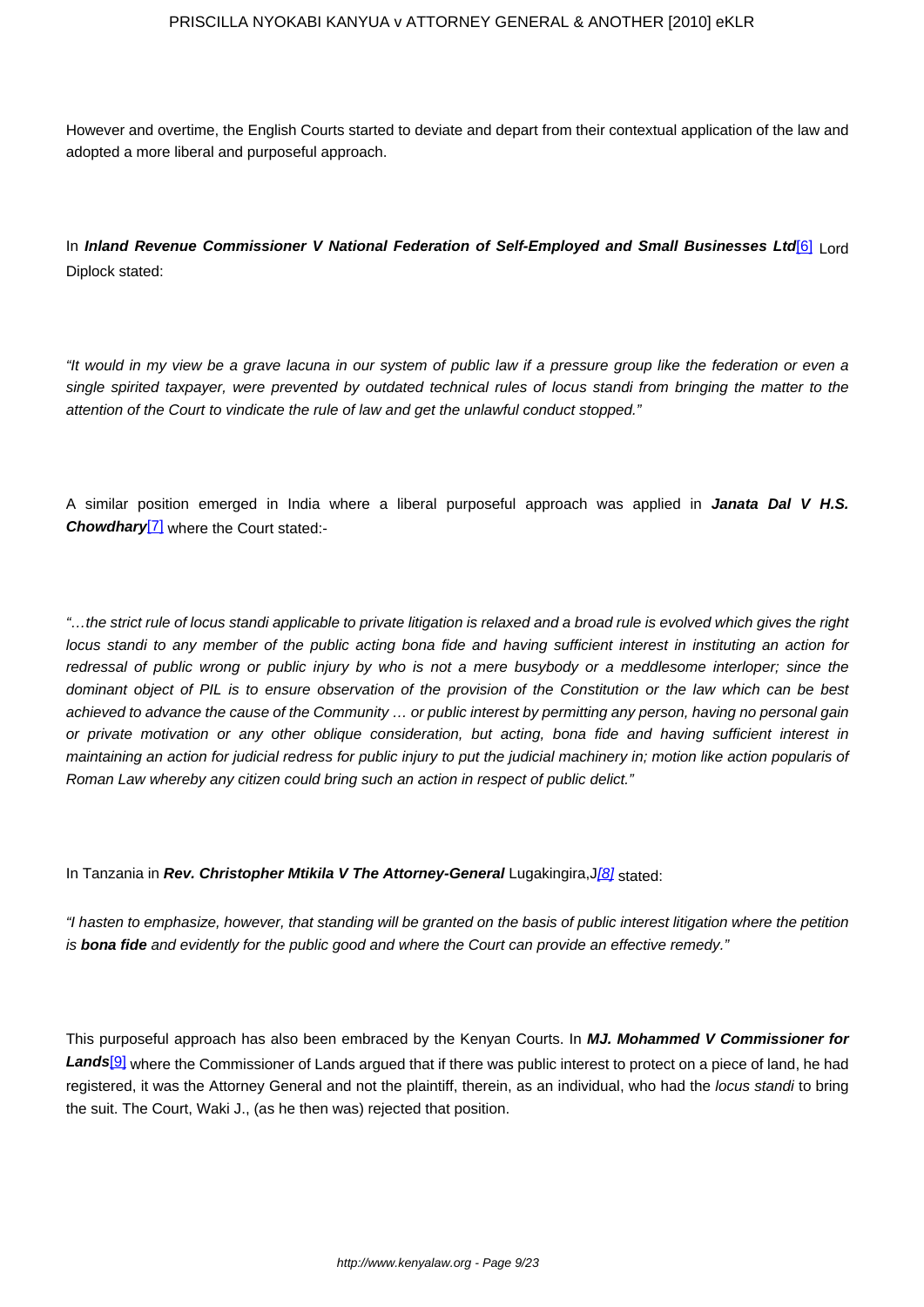In **Albert Ruturi , J.K. Wanywela & Kenya Bankers Association V The Minister of Finance & Attorney General and Central Bank of Kenya[10]**, the position of locus standi in relation to the application of a purposeful approach as against a contextual one was finally put to rest by the Court. The Court emphatically stated that what gives locus standi is a minimal personal interest and such interest gives a person standing even though it is quite clear that he would not be more affected than any other member of the population.[11] The Court equally recognized that organizations have rights similar to that of an individual private member of the public. The court therefore clearly recognized representative approach by organizations

A new dawn of Public Law was then ushered in and the domination of Private Law and its restrictive approach was dealt a final blow. A new window of opportunity emerged in the area of Public Law and the shuckles of inhibition in the name of locus standi were broken the law was liberalized and a purposeful approach took the driving seat in the area of Public Law. Justices Mbaluto and Kuloba in the Albert Ruturi case emphatically stated:

"In our very considered opinion carefully reached, what is this like in human rights cases, public interest litigation, including lawsuits challenging the constitutionality of an Act of Parliament, the procedural trappings and restrictions, the preconditions of being an aggrieved person and other similar technical objections, cannot bar the jurisdiction of the court, or let justice bleed on the altar of technicality. This court has vast powers under Section 60 of the Constitution of Kenya, to do justice without technical restrictions and restraints; and procedures and reliefs have to be moulded according to the facts and circumstances of each case and each situation. It is the fitness of things and in the interest of justice and the public good that litigation on constitutionality, entrenched fundamental human rights, and broad public interest protection, has to be viewed. Narrow pure legalism for the sake of legalism will not do. We cannot uphold technicality only to allow a clandestine activity through the net of judicial vigilance in the garb of legality. Our legal system is intended to give effective remedies and reliefs whenever the Constitution of Kenya is threatened with violation. If an authority which is expected to move to protect the Constitution drags its feet, any person acting in good faith may approach the court to seek judicial intervention to ensure that the sanctity of the Constitution of Kenya is protected and not violated. We state with a firm conviction, that as a part of reasonable, fair and just procedure to uphold the Constitutional guarantees, the right of access to justice entails a liberal approach to the question of locus standi. Accordingly in constitutional questions, human rights cases, public interest litigation and class actions, the ordinary rules of Anglo-Saxon jurisprudence, that an action can be brought only by a person to whom legal injury is caused, must be departed from. In this type of cases, any person or social action groups, acting in good faith, can approach the court seeking judicial redress for a legal injury caused or threatened to be caused to a defined class of persons represented, or for a contravention of the Constitution, or injury to the nation. In such cases the court will not insist on such a public-spirited individual or social action group espousing their cause, to show his or their standing to sue in the original Anglo-Saxon conception."

In the interest of the realization of effective and meaningful human rights, the common law position in regard to locus standi has to change in public interest litigation. As Loots<sup>[13]</sup> explains, that many people...whose fundamental rights are violated may not actually be in a position to approach the Court for relief, for instance, because they are unsophisticated and indigent, which in effect means that they are incapable of enforcing their fundamental rights, which then remain merely on paper. Bearing this in mind, where large numbers of persons are affected in this way, there is merit in one person or organization being able to approach the court on behalf of all those persons whose rights are allegedly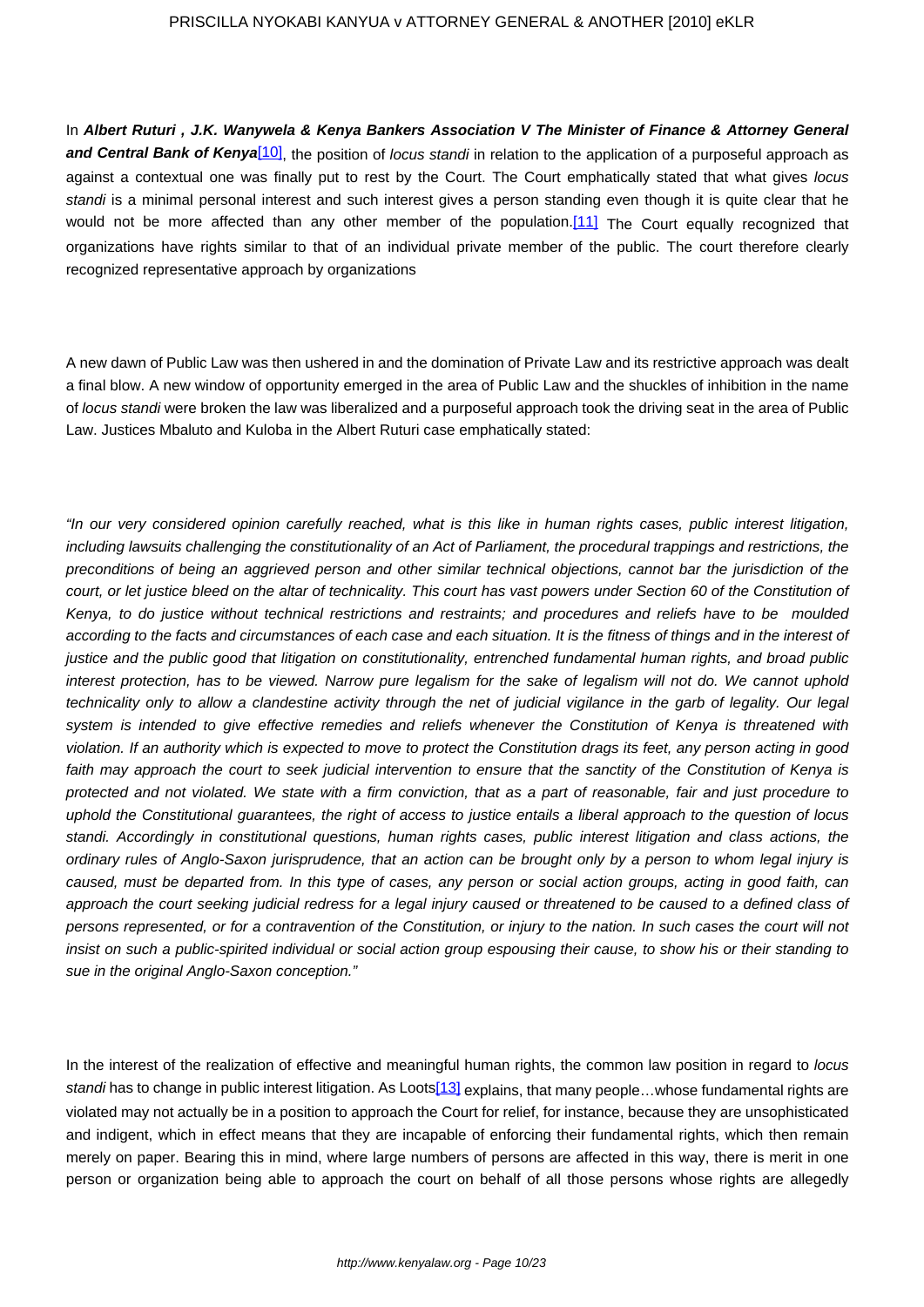infringed. This means that human rights become more accessible to the metaphorical man or woman in the street. Accessibility to injustice is fundamental to rendering the Constitution legitimate. In this sense, a broad approach to locus standi is required to fulfil the Constitutional court's mandate to uphold the Constitution. This would ensure that Constitutional rights enjoy the full measure of protection to which they are entitled.

In **Republic V Minister for Information and Broadcasting and Ahmed Jibril Ex-parte East African Television Network**[14] Khamoni J. has reiterated the position in the Kenya Bankers Case[15] and stated that in judicial review applications, an applicant only needs to demonstrate that he or she has "sufficient interest" in the matter before the Court and comply with the procedural requirements of order 53 of the Civil Procedure rules in order to be granted standing.

The IIEC asserts that M/s Kanyua the petitioner herein lacks standing since she has not demonstrated that any specific right guaranteed to her by the Constitution has been violated, or that she is acting on behalf of any particular individual(s) who applied to be registered as voters and were denied registration. The IIEC therefore argues that in absence of such claims the petition is academic or moot.

While it might be argued that the petitioners claim to represent the interests of inmates at Shimo la Tewa prison is tenuous on the absence of a signed letter authorizing representation, M/s Kanyua claim to standing on the basis of being an officer of an organization which champions the interests of the public in matters concerning human rights of the poor and marginalized such as prisoners demonstrates she is entitled to bring this case. The court therefore holds that M/s Kanyua has standing to bring this suit.

## **Is the Referendum Distinct from National Assembly and Presidential Elections"**

#### **Referendum**

Mr. Osoro Learned Counsel for the petitioner urged the Court to consider referendum differently. He urged us to rely on **Njoya & 6 Others V AG and 3 Others**[16]to find that the people's constituent power vests in the people. That the Court should not take the constituent power from the people (inmates). He stated that the Constitution Review Act of 2008 allows full participation of the people in decision making.

Mr. Muhoro Learned Counsel for the  $2^{nd}$  respondent argued that the question of who is qualified to be registered as a voter in an election, to which Section 43 of the Constitution applied, shall be determined in such a manner as may be prescribed by Parliament. He argued that Parliament prescribed Cap. 7 and that Cap. 7 does not include the inmates.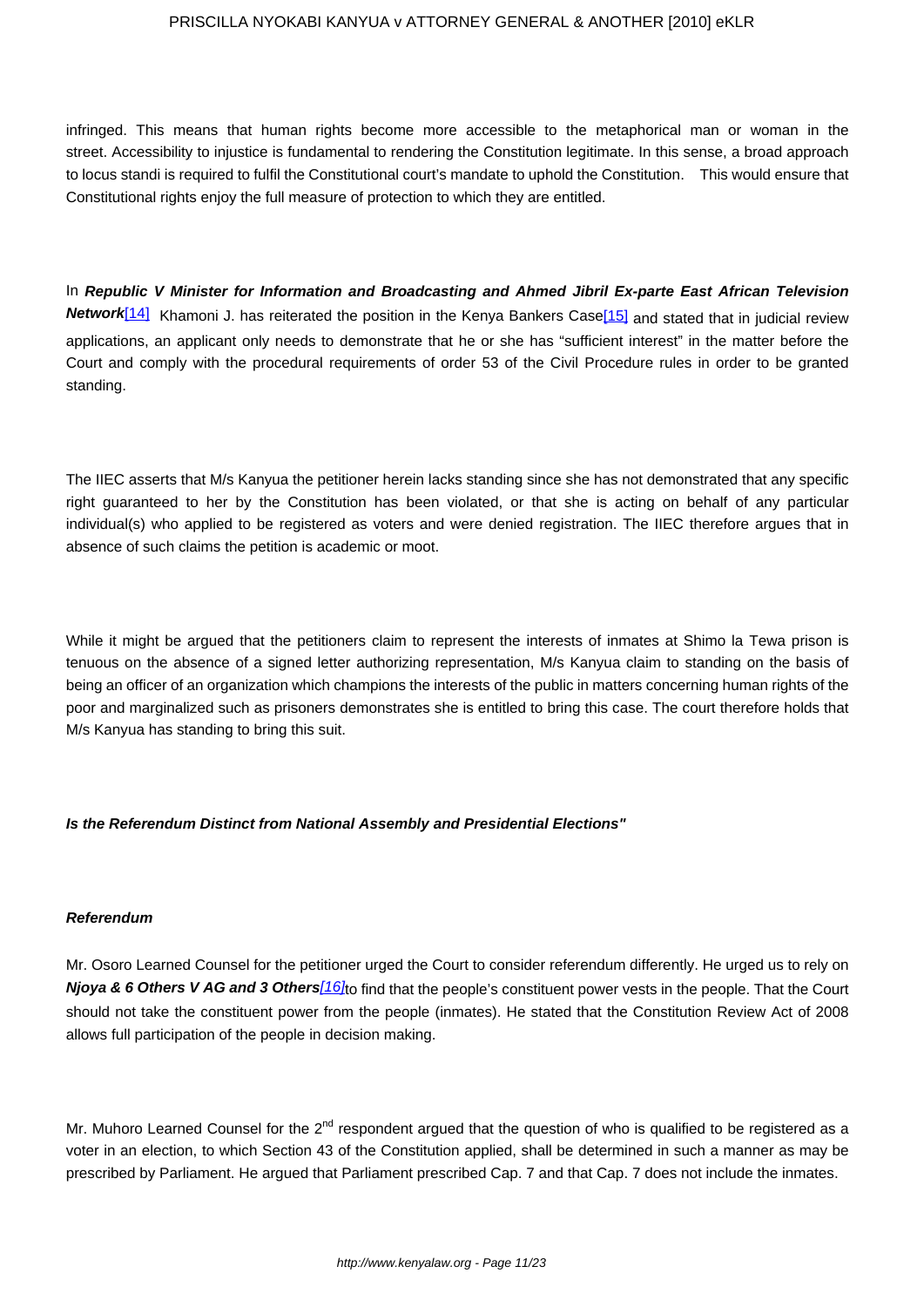Black's Law Dictionary Eighth Edition at page 13 defines a **Referendum** thus,

"The process of referring state Legislative act, a state constitutional amendment, or an important public issue to the people for final approval by popular vote."

Black's Law Dictionary defines **Elections** thus,

"The exercise of choice; especially, the act of choosing from possible rights or remedies in a way that precludes the use of other rights or remedies. The doctrine by which a person is compelled to choose between accepting a benefit under a legal instrument and retaining some property rights to which a person is already entitled…"

The difference in definition from the dictionary point of view between a referendum and elections is world apart and telling.

Section 47A of the Constitution states:

- "(1) Subject to this section, this Constitution may be replaced.
- (2) Notwithstanding anything to the contrary in this Constitution-

(a) the sovereign right to replace this Constitution with a new Constitution vests collectively in the people of Kenya and shall be exercisable by the people of Kenya through a referendum, in accordance with this section;

- $(3)$  ...
- $(4)$  ...
- (5) (a) section 43 shall apply with necessary modification with respect to the referendum."

From the wording of section 47 A (2)(a) it is quite clear that the right to replace the Constitution with a new one vests collectively on the people of Kenya through a referendum. Section 43 of the Constitution is imported in regard to a referendum on a draft constitution with **necessary modifications** (emphasis ours).

The sovereignty of the people and their constituent power to replace a Constitution was well settled in the celebrated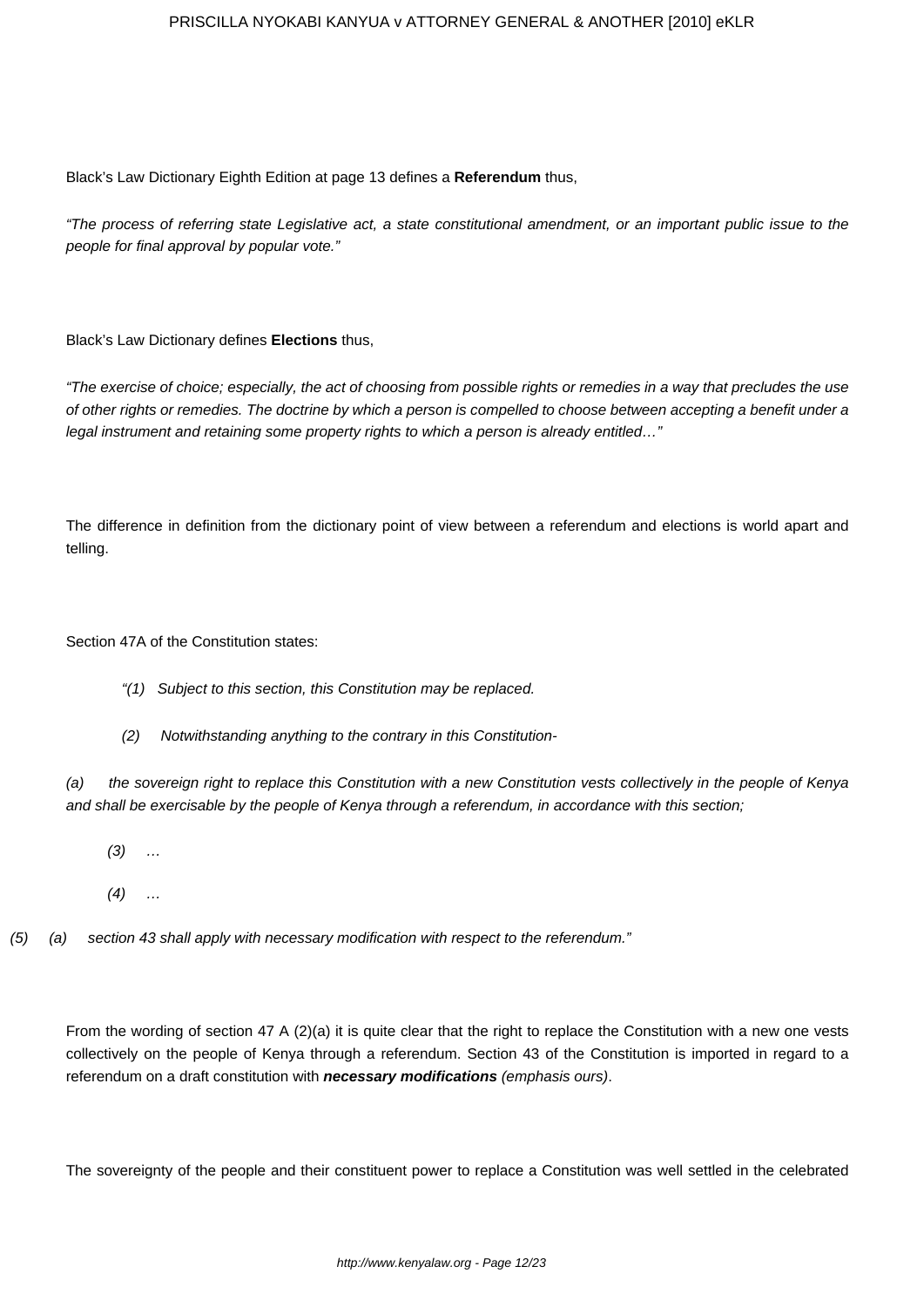case of **Njoya & 6 Others V Attorney-General and 3 Others**[17] where Ringera J.stated:

"With respect to the juridical status of the concept of the constituent power of the people, the point of departure must be an acknowledgment that in a democracy, and Kenya is one, the people are sovereign. The sovereignty of its people. The Republic is its people, not its mountains, rivers, plains, its flora and fauna or other things and resources within its territory. All Government power and authority is exercised on behalf of the people. The second stop in the recognition that the sovereignty of the people necessarily betokens that they have a constituent power – the power to constitute and/or reconstitute, as the case may be, their framework of government. That power is a primordial one. It is the basis of the creation of the Constitution and it cannot therefore be conferred or granted by the Constitution. Indeed it is not expressly textualized by the Constitution and, of course, it need not be. If the makers of the Constitution were to expressly recognize the sovereignty of the people and their constituent power, they would do so only ex abundant cautela (out of an excessiveness of caution).

The people's constituent power is therefore above the Constitution itself. This is the power that enables the people to take part in a referendum. This power cannot be legislated upon by Section 43 of the Constitution to disenfranchise the very sovereign people from using their constituent power exercisable only through a referendum. There can be no doubt therefore that a referendum is clearly distinct from National Assembly and Presidential Elections. A referendum only comes and applies when the Constitution is to be made, altered or replaced. Indeed, in some cases it may never come in one's lifetime.

Section 43 clearly and plainly refers to the National Assembly and Presidential elections in regard as to who is qualified and disqualified from voting. This section is imported to a referendum by section 47 A5 (a). The said Section 43 is imported with **necessary modifications** (emphasis ours).

Section 47A 5(a) of the Constitution does not categorize the area to be modified in Section 43 of the Constitution. The court is left free to modify any category on registration of voters' qualification or disqualification. The area of concern in this case is the disqualification of inmates to vote in a referendum. The courts hands are freed by the Constitution itself to make that finding by Section 47A 5(a) of the Constitution.

Derogation from a Constitutional provision, allowed by the Constitution itself has been done before in Tanzania. In **Mbushuu & Another V the Republic, [18]** it was held that death sentence amounted to cruel and degrading punishment, which is prohibited under Tanzanian Constitution, but that despite this finding, it was not unconstitutional. The constitution authorized derogation to be made from basic rights for legitimate purposes and a derogation was lawful if it was not arbitrary and was reasonably necessary for such purpose.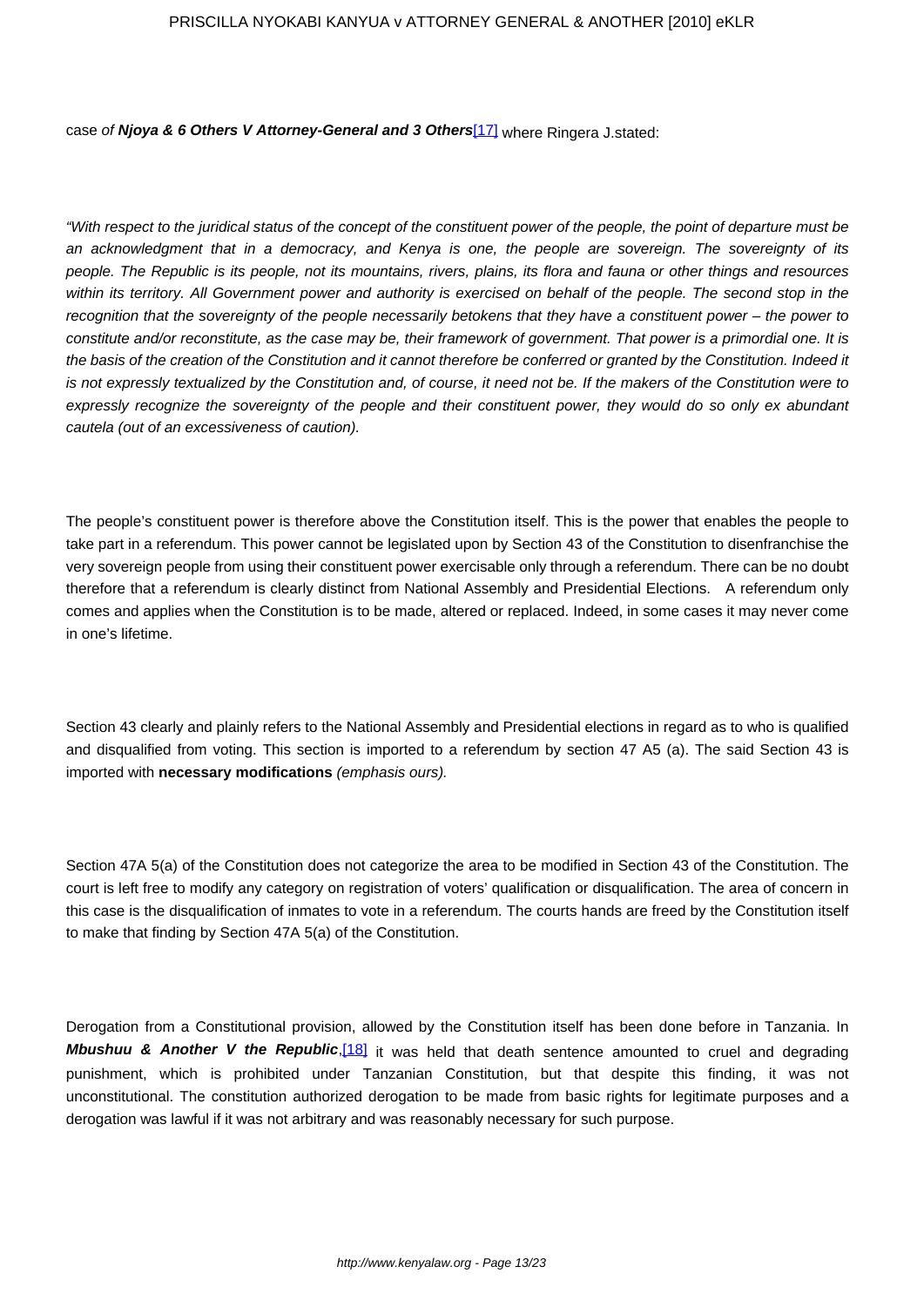The necessary modification allowed in Section 47A 5(a) of the Constitution is a Constitutional derogation allowed by the Constitution itself. The derogation here must therefore be made for legitimate purpose and without arbitrariness.

If "the people" who have primordial power cannot be disenfranchised in Constitution making through a referendum, then who are "the people"" Are inmates included in "the people"" And if inmates are included in "the people" are all inmates to be registered including juveniles, insane inmates and sound inmates" What would be the criteria to be applied""

To be able to answer whether inmates are part of the "people" one has to look at the International Conventions that Kenya is a signatory to.

## **The International Covenant on Civil and Political Rights (ICCPR**)[19]

Kenya is a signatory to IICPR. Article 25 of the same states as follows:-

"Every citizen shall have the right and the opportunity, without any of the distinctions mentioned in article 2 and without unreasonable restrictions:

- (a) To take part in the conduct of public affairs, directly or through freely chosen representatives;
- (b) To vote and to be elected at genuine periodic elections which shall be by universal and equal suffrage and shall be held by secret ballot, guaranteeing the free expression of the will of the electors;
- (c) To have access, on general terms of equality, to public service in his country."

Article 25 does not completely ban voting restrictions. It permits "reasonable restrictions" on the right to vote and take part in public affairs.

However proportionality of competing interest plays a central role in determining the reasonableness of criminal disenfranchisement laws. In 1993, the Human Rights Council considered a Luxembourg Law that mandated voting disenfranchisement for any convicted person of a "serious crime" such as murder or rape and permitted enfranchisement for anyone convicted of a minor crime. The human rights council thought this law was a "principal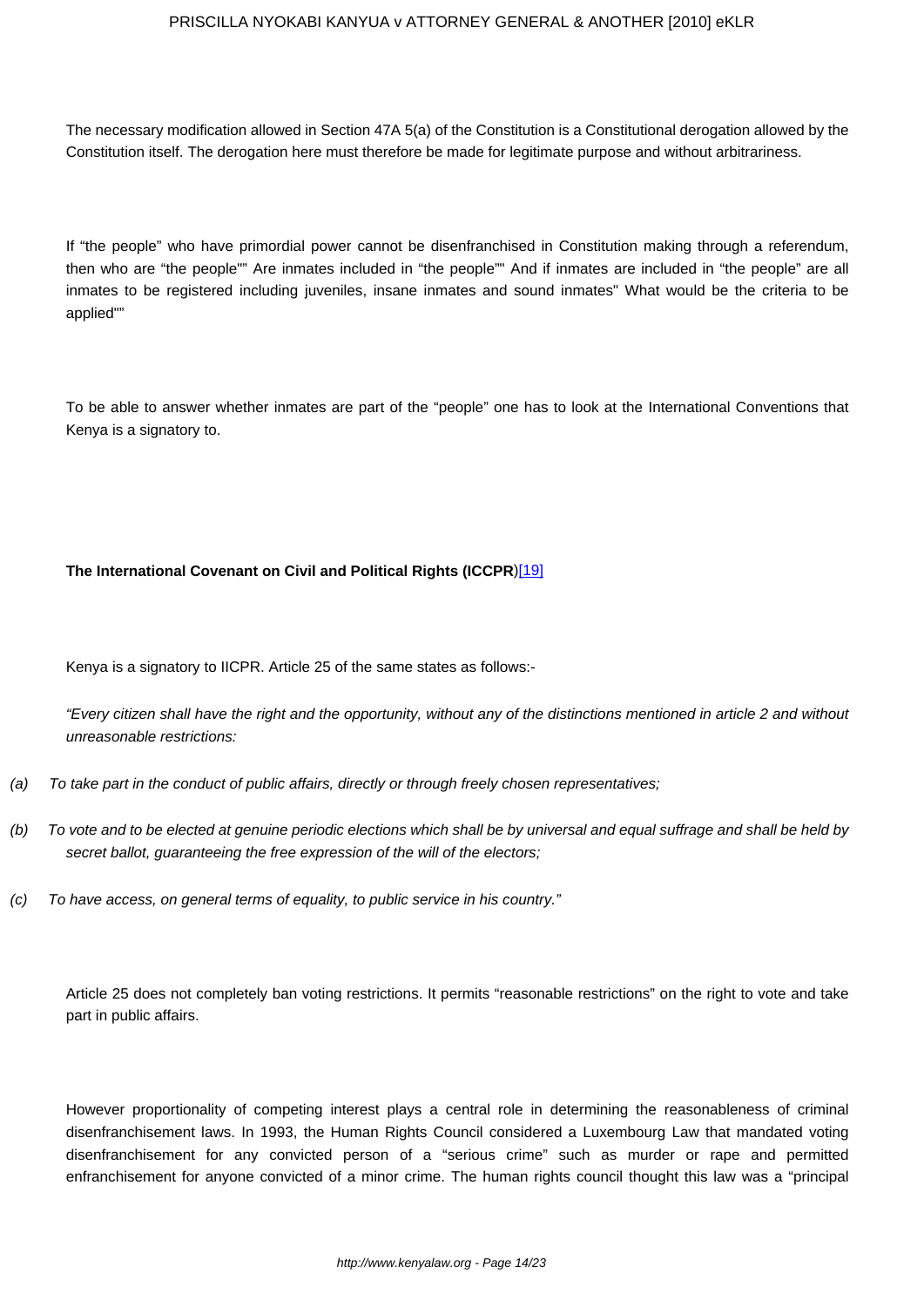subject of concern as it constituted a deprivation of the right to vote as a further sanction of criminal cases" and suggested that Luxembourg should consider abolishing this law.<sup>[20]</sup>

In 2006, the Human Rights Council considered laws of the United States which disenfranchise most incarcerated criminals and many criminals who have been released from prison. The Council concluded that "the general deprivation of the right (to) vote for persons who have received a felony conviction, and in particular those who are no longer deprived of liberty, do not meet the requirements of [the ICCPR]."[21]

In 2005, in the case of Hirst V United Kingdom,<sup>[22]</sup> theGrand Chamber of the European Court of Human Rights considered the legality of the United Kingdom's disenfranchisement law, which deprived all incarcerated individuals of the right to vote. On the premise that criminal disenfranchisement must pursue a legitimate aim by proportionate measures, the court ruled that the UK's criminal disenfranchisement law violated the European Convention for the protection of Human Rights and Fundamental Freedoms. In the court's view, this law failed theproportionality test since it applied indiscriminately to incarcerated individuals.

In 2002, in the case of Suave V Canada,<sup>[23]</sup> the Supreme Court of Canada held that Canada's blanket criminal disenfranchisement law, which deprived all incarcerated individuals of the right to vote, violated the Canadian Charter of Rights and Freedoms because it failed to meet the necessary proportionality standard.

Having found that the people's constituent power to vote and usher in a Constitution is above the Constitution, would there be a reason to argue that inmates do not constitute "the people" and then should not be included in the exercise of that "Constituent Power""

At the level of political theory there are two justifications for criminal disenfranchisement. The Lockean social contract theory and the Republican citizenship theory.<sup>[24]</sup>

The Lockean theory asserts that criminals have broken the "Social Contract" and should consequently lose the right to participate in the political process. The first objective of denying the inmates the right to vote is enhancing civic responsibility and respect for the law. The social rejection of serious crime reflects a moral line which safeguards the social contract and rule of law and bolsters the importance of nexus between the individual and the community. Republican citizenship theory argues that criminals are less virtuous than other citizens and should therefore be deprived of the right to vote in order to maintain "purity of the ballot box".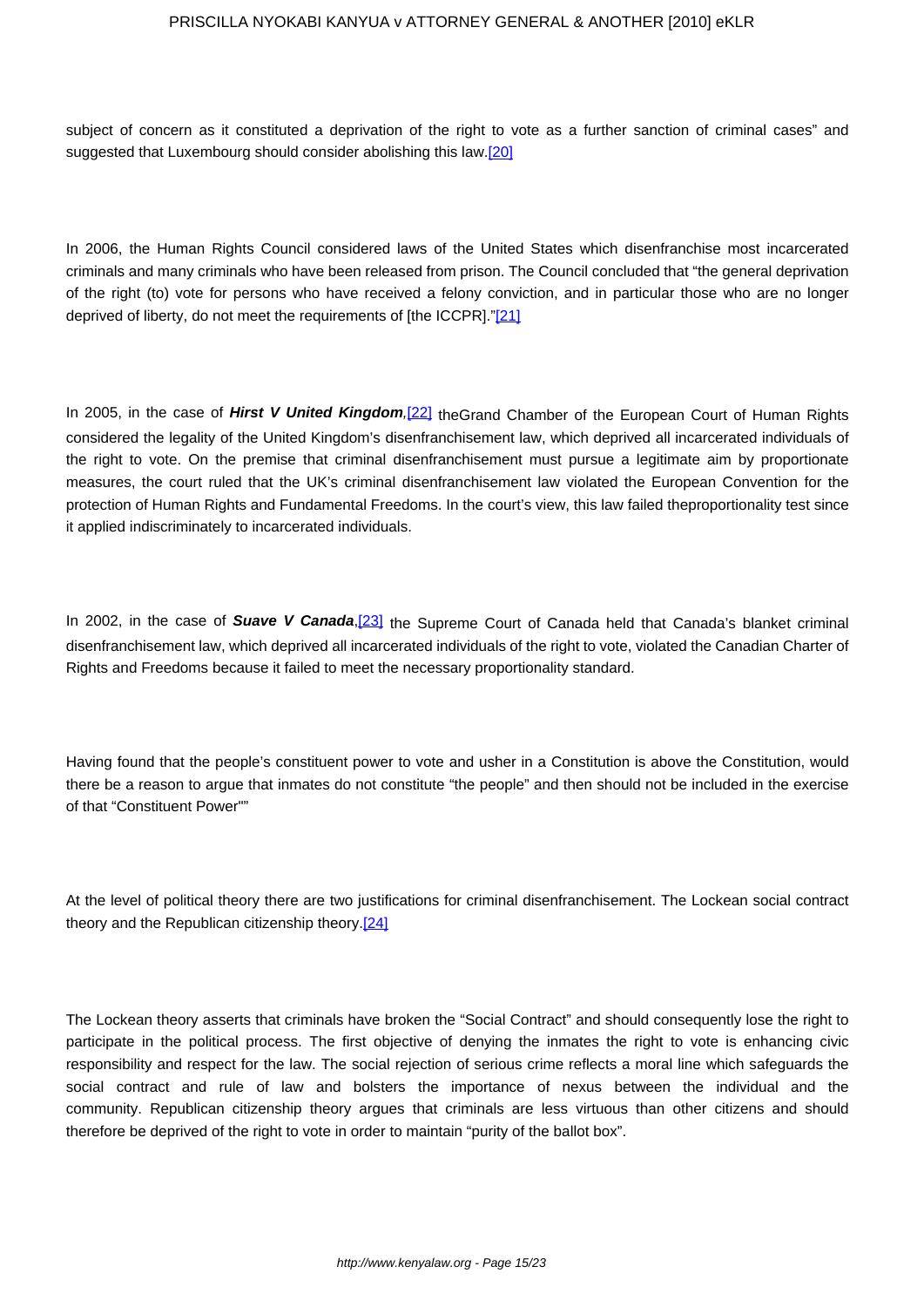In addition it is argued that the disenfranchisement of serious criminal offenders serves to deliver a message to both the community and offenders themselves that serious criminal activity will not be tolerated by the community.[25] The social rejection of serious crime reflects a moral line which safeguards the social contract and rule of law and bolsters the importance of the nexus between individuals and the community.[26]

However, there are those who contend that criminal disenfranchisement isnot justified because they do not contribute to, and may in fact impede, the reformation and social rehabilitation of prisoners. They argue that such action may actually serve to make recidivism more likely. Denying penitentiary inmates the right to vote is more likely to send messages that undermine respect for the rule of law and democracy than messages that enhance values. The legitimacy of the law and the obligation to obey the law flow directly from the right of every citizen to vote. To deny prisoners the right to vote is to lose an important means of teaching them democratic values and social responsibility.<sup>[27]</sup> This view point frowns upon blanket criminal disenfranchisement laws which disenfranchise all incarcerated inmates without focusing on the specific crime committed or length of the prisoner's sentence.[28]

Whereas the court recognizes that on one hand there is a legitimate public interest to ensure that serious crime does not undermine the social contract and the rule of law on the one hand, the commitment of human right mandates government to minimally impair the right of prisoners to vote or otherwise take part in public affairs on the other hand. This approach has been adopted in many cases.[29] These cases demonstrate a strong judicial opposition to blanket laws that disenfranchise all incarcerated offenders.

There are those who would argue that public opinion plays a significant role on determining whether inmates in prison can have a right to vote. The argument being that the framers of the Constitution and indeed Parliament in its wisdom was a representative of the people when the prohibition of inmates to vote under Sec.43 2(c) of the Constitution was promulgated.

The Constitutional Court of the Republic of South Africa in replying to such a challenge stated in; **The State V T.Makwanyane & Mchunu**[30]

"Public opinion may have some relevancy in this enquiry, but itself is no substitute for the duty vested in Courts to interpret the Constitution and uphold Constitutional provisions without fear or favour. If public opinion were to be decisive there would be no need for Constitutional adjudication. The protection of rights could be left to parliament which has mandate from the people and is answerable to the public for the way the mandate is exercised but this would be a return to parliamentary sovereignty … The very reason for establishing a new legal order and vesting power of Judicial Review of all legislation in Courts was to protect the rights of minorities and others who cannot protect their rights adequately through a democratic process. Those who are entitled to claim this protection include the social outcasts and marginalized people in our society. It is only if there is willingness to protect the worst and weakest among us, that all of us can be secure that our own rights will be protected."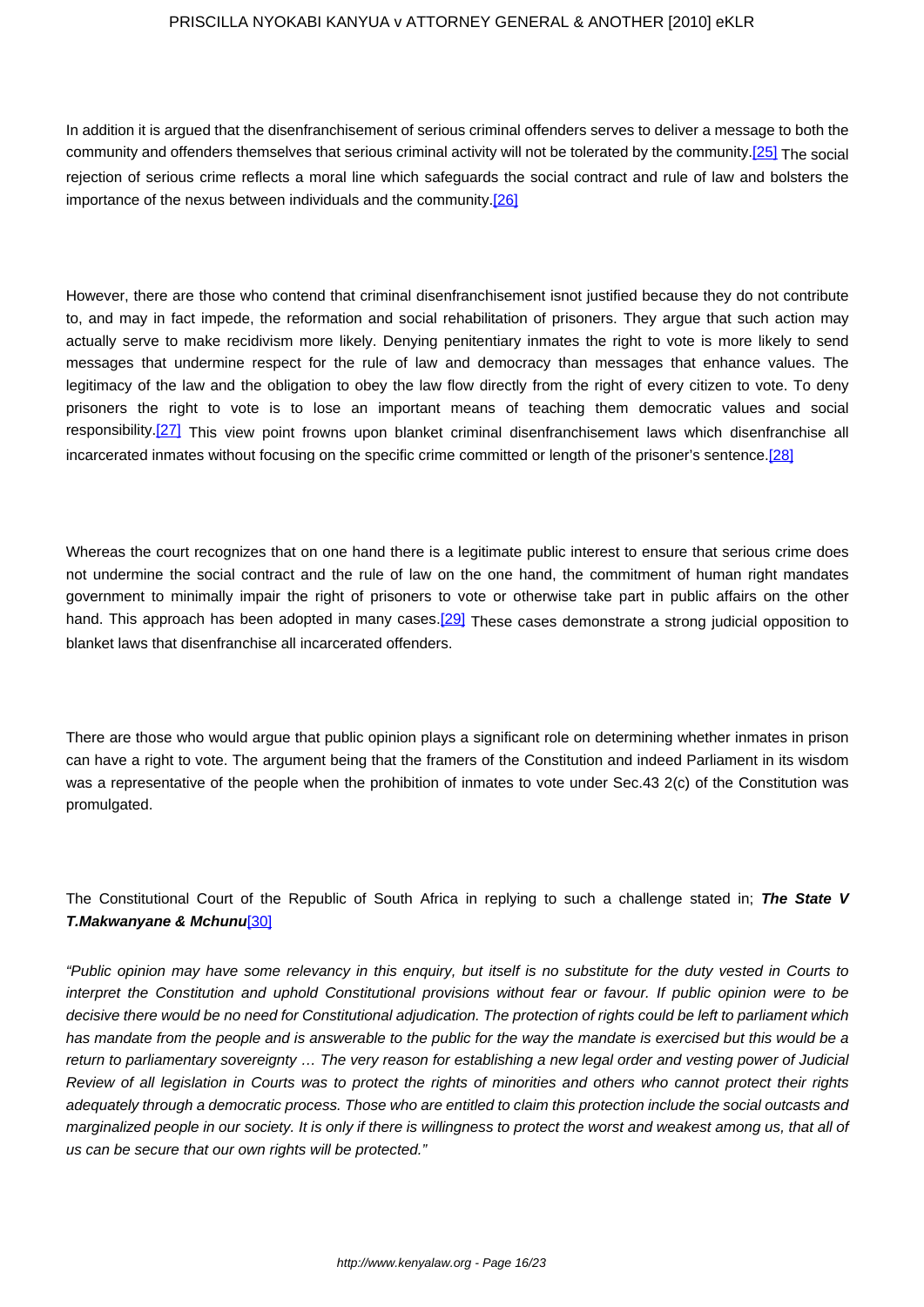## **Does the Constitution of Kenya disqualify the inmates from voting in a referendum"**

Mr. Muhoro Learned Counsel for the 2<sup>nd</sup> respondent argued that Section 43(2)(c) as applied by Section 47A 5(a) of the Constitution completely bars inmates from voting while Mr. Osoro Learned Counsel for the Petitioner stated that inmates are not barred by Section 43(2)(c) of the Constitution in the exercise of their rights in voting for a referendum.

This Court must therefore now make a finding as to whether the inmates in prison in Kenya are disqualified from voting by the said Section 43(2)(c) of the Constitution.

Section 43 2(c) excludes people in protective custody from voting. The said section is instructive in this matter. The section states:-

"(2) a person shall be qualified to be registered as a voter in election in National Assembly and in elections of a Presidentif, and shall not be qualified unless, at the date of his application to be registered …

- $(a)$  ...
- $(b)$  ...
- $(C)$  ...
- 2. No person shall be qualified to be registered as a voter in elections to which this section applies
	- (a) …
	- $(b)$  ...
	- (c) If he is detained in lawful custody…"

It is quite clear that section 43 of the Constitution refers to the National Assembly and Presidential elections. There is no mention of a referendum. The framers of the Constitution were free to say that this section applies to a referendum had they wanted the referendum to be part of section 43 of the Constitution of Kenya.

In **Njoya & 6 Others V Attorney-General & 3 Others**[31] aforesaid,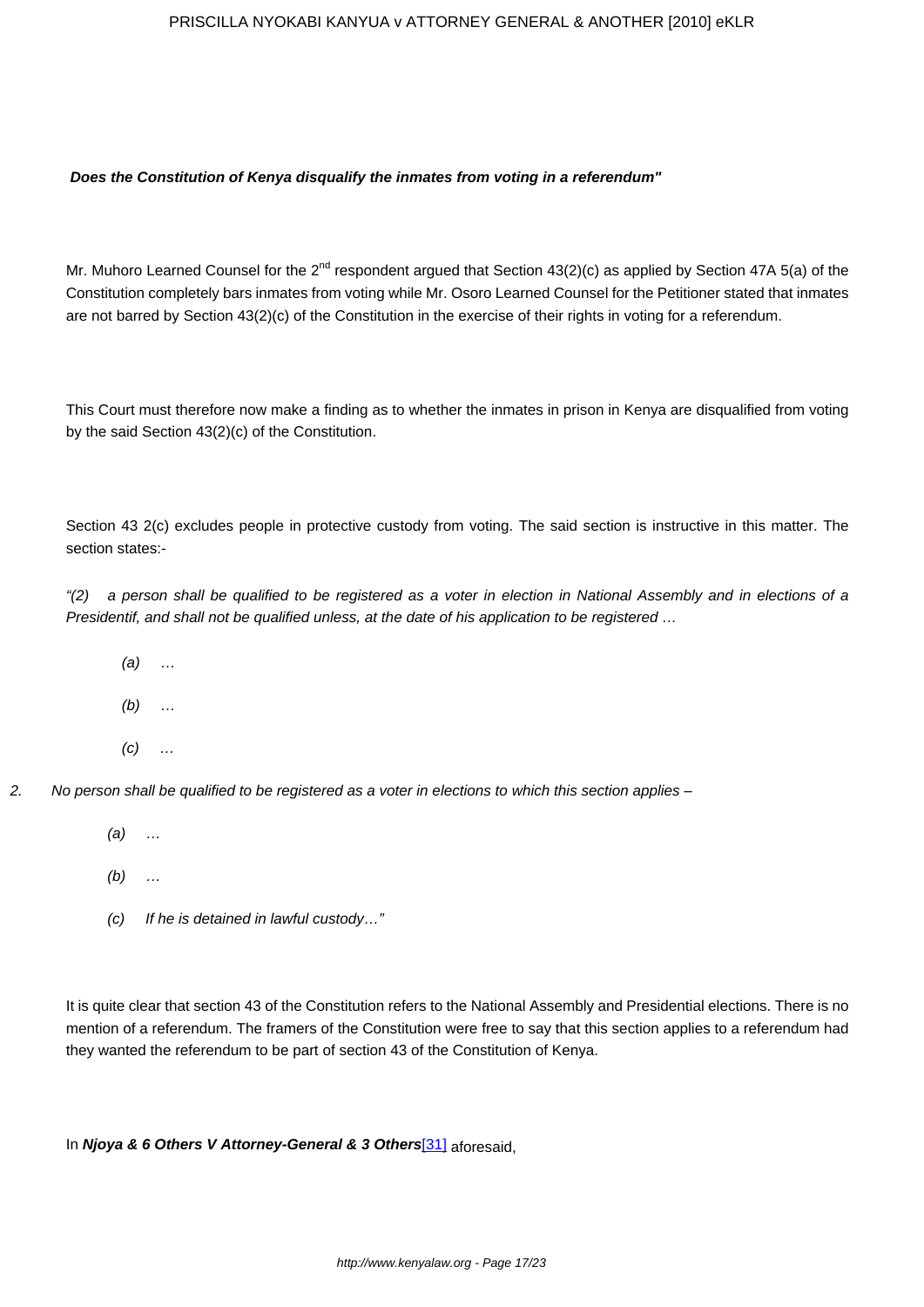The Court stated:-

"… The sovereignty of the people betokens that they have a constituent power – the power to constitute and/or reconstitute as the case may be their framework of Government. That power is a primordial one. It is the basis of a Constitution and it cannot be conferred or granted by the Constitution. Indeed it is not expressly textualised by the Constitution and it need not be. If makers of the Constitution were to recognize the sovereignty of the people and their constituent power they would do so only ex abundant cautela out of excessiveness of caution ..."

The sentiments of the Njoya Case were indeed heard and acknowledged by parliament in the Constitution of Kenya (Amendment) Act No.10 of 2008. Section 47 A (2) was couched in the following terms:-

"Notwithstanding anything to the contrary in this Constitution:-

(a) the sovereign right to replace this Constitution with a new Constitution vests collectively in the people of Kenya through a referendum, in accordance with this section:"

For the first time therefore, the sovereignty of the people was acknowledged in the Constitution. That position can no longer be inferred by courts. It is an integral part of our Constitutional provisions. The position of the people's primordial power expounded in the Njoya Case was cast in stone in our Constitution.

The said section 47A (5) (a) of the Constitution of Kenya imported the provisions of section 43 of the Constitution on the question of voting on a draft constitution in a referendum. However, section 47 A 5(a) left a window open on application of section 43 of the Constitution to a referendum on a draft constitution with the words "**with necessary modification**". (emphasis ours)

This clause leaves the court free to modify as the case may be on the various categories of qualifications and disqualifications to vote set out on the said section 43 of the Constitution aforesaid.

The criteria to be used in modification in the courts mind is that of proportionality. In the case of the prohibition under section 43(2) (c), what rational governmental objective or purpose does it serve to deny inmates the right to be registered as prayed herein by M/s Kanyua" In our view, we cannot, doing the very best we can, find any.

We hold that the Constitution of Kenya does not disqualify inmates from voting in a referendum. We also hold that section 43(2)(c) of the Constitution as applied to section 47A by section 47A 5(a) does not prevent inmates from voting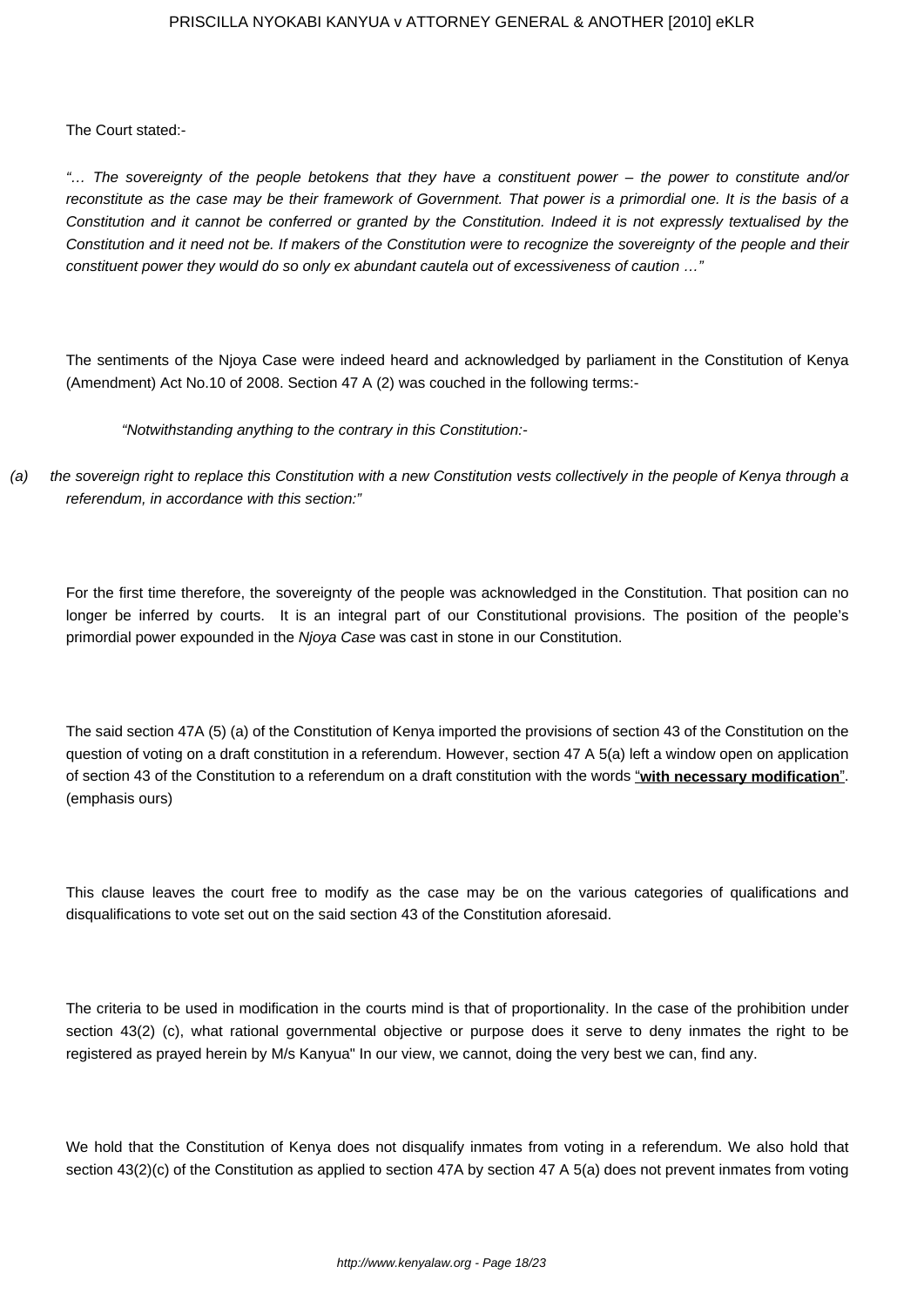in a referendum. Further that our Constitution does not violate the IICPR and section 6 of the Kenya Review Act at all.

It is the courts considered view that the "people" can only apply to the people of sound mind and in control of their faculties. People of unsound mind cannot be able to take part in any function that requires exercise of choice due to their status. Whether or not they are in or out of prison they cannot be "the people" in respect of the exercise of their Constitutional Power to vote in a referendum. The inmates of unsound mind cannot be part of the "people" in that respect.

On the balance of proportionality we hold that there is no legitimate governmental objective or purpose that would be served by denying the inmates the right to vote in a referendum. The Njoya Case has demonstrated that the people's constituent rights to vote in a referendum is a basic human right.[32] A right that ushers in or refuses to usher in a new Constitution. A constituent power higher than the Constitution and the National Assembly and Presidential Election Act. Can the Constitution and the National Assembly and Presidential Act Cap 7 prevent inmates from taking part in a referendum if the prisoners are deemed to be part of the people" In our view they cannot.

## **Can all inmates therefore vote in a referendum"**

The contention of the Learned Counsel for the  $2^{nd}$  respondent was that the Court was being asked by the petitioner to allow all inmates to vote including juveniles. Counsel for the petitioner argued that the law on juveniles was settled and all they wanted was that the Court do order that inmates can vote in a referendum.

The Court will now answer the question whether or not all inmates can vote in a referendum.

Section 43 of the Constitution sets out the qualifications and disqualifications for voting in a National Assembly and Presidential Elections Cap. 7. People of unsound mind, undischarged bankrupts and people in lawful custody and people who have committed an electoral offence are disqualified from voting.

Having found that under Section 47A 5(a) of the Constitution that this Court can modify section 43 of the Constitution as to the qualification and disqualifications in a referendum, we shall then examine whether children in protective custody can vote.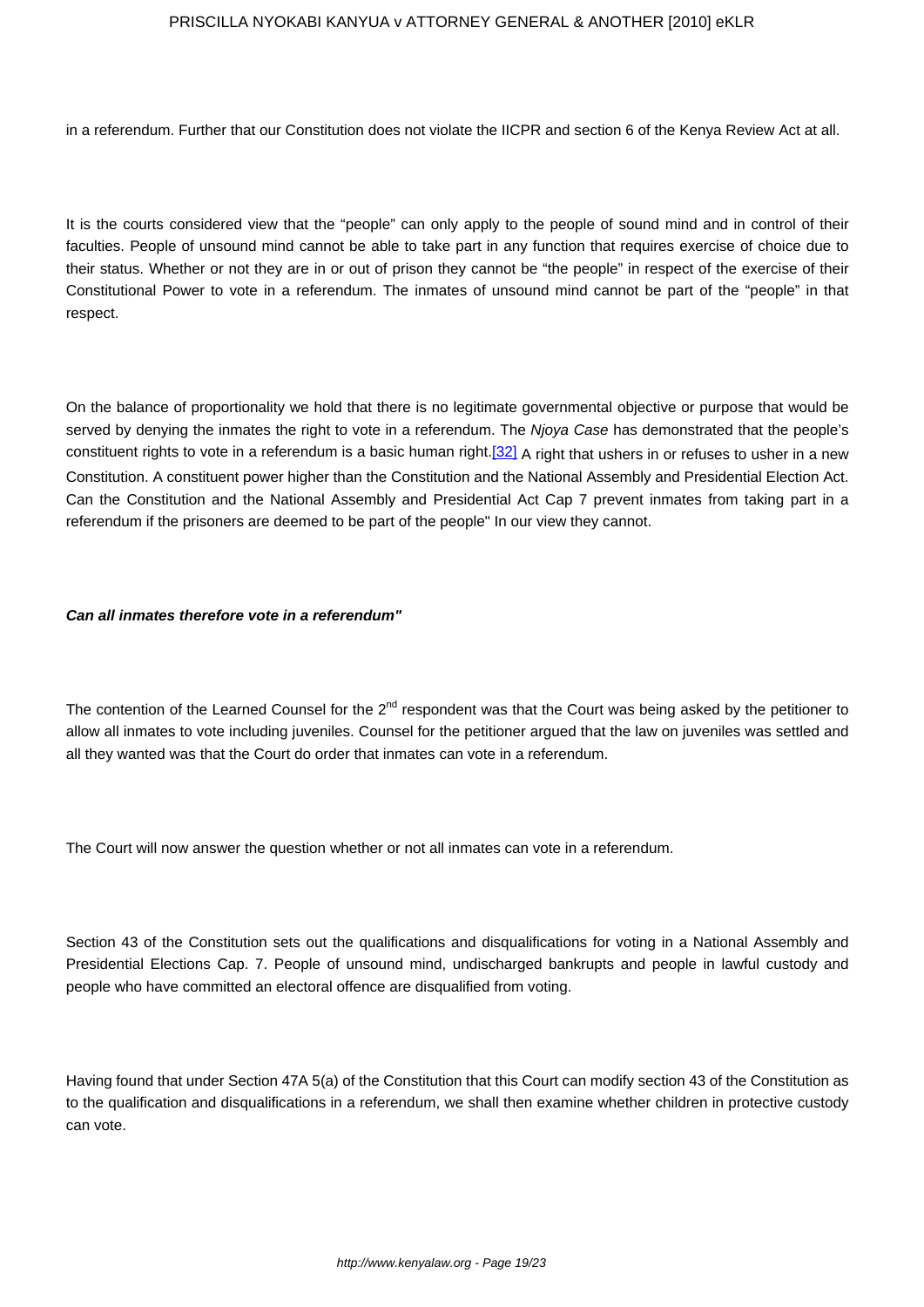Kenya is a signatory to the African Charter on the Rights and Welfare of the child. In this charter a child is defined in Article 2 as 'a human being below the age of 18 years. The United Nations Convention on the Rights of the Child also defines a child as a person under 18 years. Kenya is a signatory to this Convention. The age of 18 therefore is the internationally accepted age of majority. There cannot therefore be anything abstract about that age. The Constitution of Kenya Section 43(a) sets out the voting age at 18 years. This is an age that applies to all Kenyans whether or not they are in prison or outside. In our view there cannot be any contradiction in saying that inmates under the age of 18 cannot vote in a referendum.

The rationality of the Constitution barring any Kenyan who is of unsound mind to vote need not be gain said. A person who is in prison and is of unsound mind is not in control of his faculties and may not be able to know the magnitude of any election let alone the referendum. The exclusion of that class of inmates is therefore obvious and self explanatory.

From the foregoing, it would be quite clear that inmates being litigated for by M/s Kanyua are those of sound mind over 18 years and who have not committed an electoral offence. The orders this Court will make refers to those inmates in that category.

# **If the inmates can vote can the register be reopened under section 39(3) of the Constitution of Kenya Review Act No. 9 of 2008"**

Mr. Kimani Muhoro, Learned Counsel for the  $2^{nd}$  respondent argued that once the referendum question is published under section 37 of the Constitution of Kenya Review Act No. 9 of 2008, then under section 39(3) the Electoral Commission shall suspend the registration of voters. He argued that therefore the registration exercise cannot be reopened since such reopening of the register would "throw the entire process into a fatal spin as the Constitution of Kenya Review Act puts the review in a strait jacket timetable which if interfered with would scuttle the entire process."

It is true that the referendum question was published on  $12<sup>th</sup>$  of May, 2010. According to the law[33] the voters register should have stopped with effect from 13<sup>th</sup> May 2010. Did the 2<sup>nd</sup> respondent stop the registration of voters on the 13<sup>th</sup> May 2010" It did not. Indeed the manual registration went on up to 16<sup>th</sup> of May, 2010. Indeed and previously, on the 26<sup>th</sup> March, 2010 the 2nd respondent advertised through a special issue of the Kenya Gazette of the said date that it would start an electronic register and replace old registers in eighteen selected constituencies and that all persons interested in voting in the National Assembly and Presidential Elections should apply. The advertisement was made under regulation 6 and 7 of Cap. 7 Laws of Kenya. The gazette notice said that applications may be made on or before 12<sup>th</sup> April, 2010 but not later than 21<sup>st</sup> May, 2010. The electronic registration of voters continued up to 21<sup>st</sup> May, 2010. This is nine (9) days after the date mandated by Law for the registration to stop.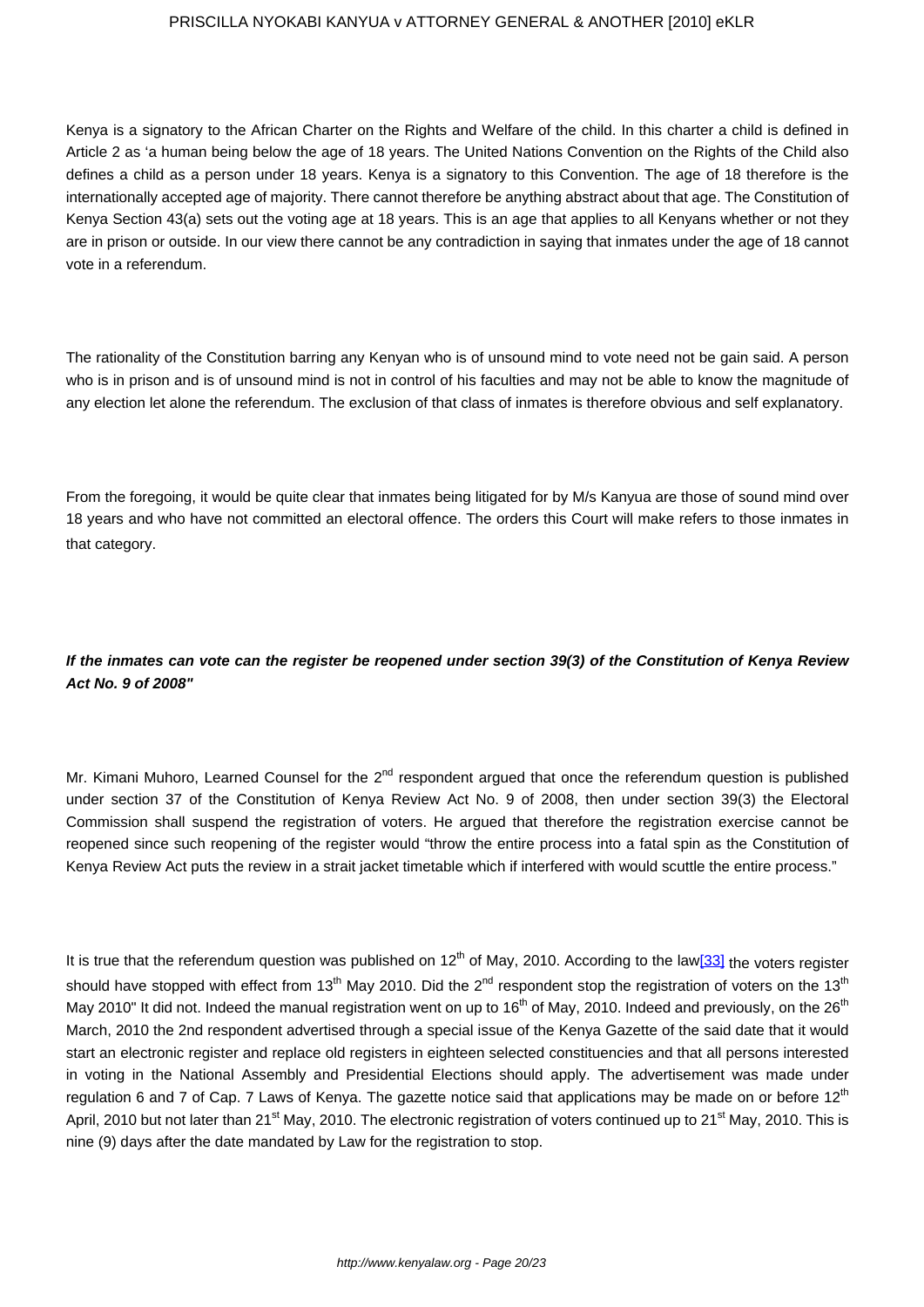Section 39(3) of the Constitution of Kenya Review Act No. 9 of 2008, says in subsection (3):-

"The Electoral Commission shall on publication of the notice specified in paragraph (1) suspend the registration of voters."

The operative word in that section is "suspend". The word suspend is described in Black's Law Dictionary 8<sup>th</sup> edition thus:

"To interrupt, postpone, defer to temporarily … (a person) from performing a function, occupying an office, holding a job or exercising a right or privilege…"

The readingof the section presupposes that the suspension can be lifted. The framers of subsection 3 of Section 39of the Constitution of Kenya Review Act No. 9 of 2008 seems to indicate that voters register can be suspended and reopened. This must be so because; if they wanted to close the register altogether they would have specifically said so. Secondly the 2<sup>nd</sup> respondent, itself despite the provisions of the said Section 39(3) continued to register people for voting way long after they published the referendum question. To our mind, section 39 of the Constitution of Kenya Review Act No. 9 of 2008 does not quite put the registration process of voters in a strait jacket timetable as alleged at all. The conduct of the IIEC itself is a testimony of that fact.

During the hearing the court was told that there are 90 prisons in Kenya with about 53,000 inmates. We do not think that registration of 53,000 inmates or less, in 90 institutions which institutions, nearly all, are near urban centres can pose such a challenge that can send the electoral process in a fatal spin as alleged by the 2<sup>nd</sup> respondent. In this era of electronic advancement, this should not pose a challenge in our view. This can be done well in advance of August 4<sup>th</sup> referendum. We further order that the registration for inmates aforesaid be done in such a way that it does not disrupt the ongoing referendum process.

## **The Orders**

This court makes the following orders:-

- 1. That section 43 of the Constitution of Kenya does not in any way exclude inmates who are over 18 of sound mind and who have not committed an electoral offence from voting in a referendum.
- 2. That the Interim Independent Electoral Commission do gazette the prisons as polling stations and that they facilitate the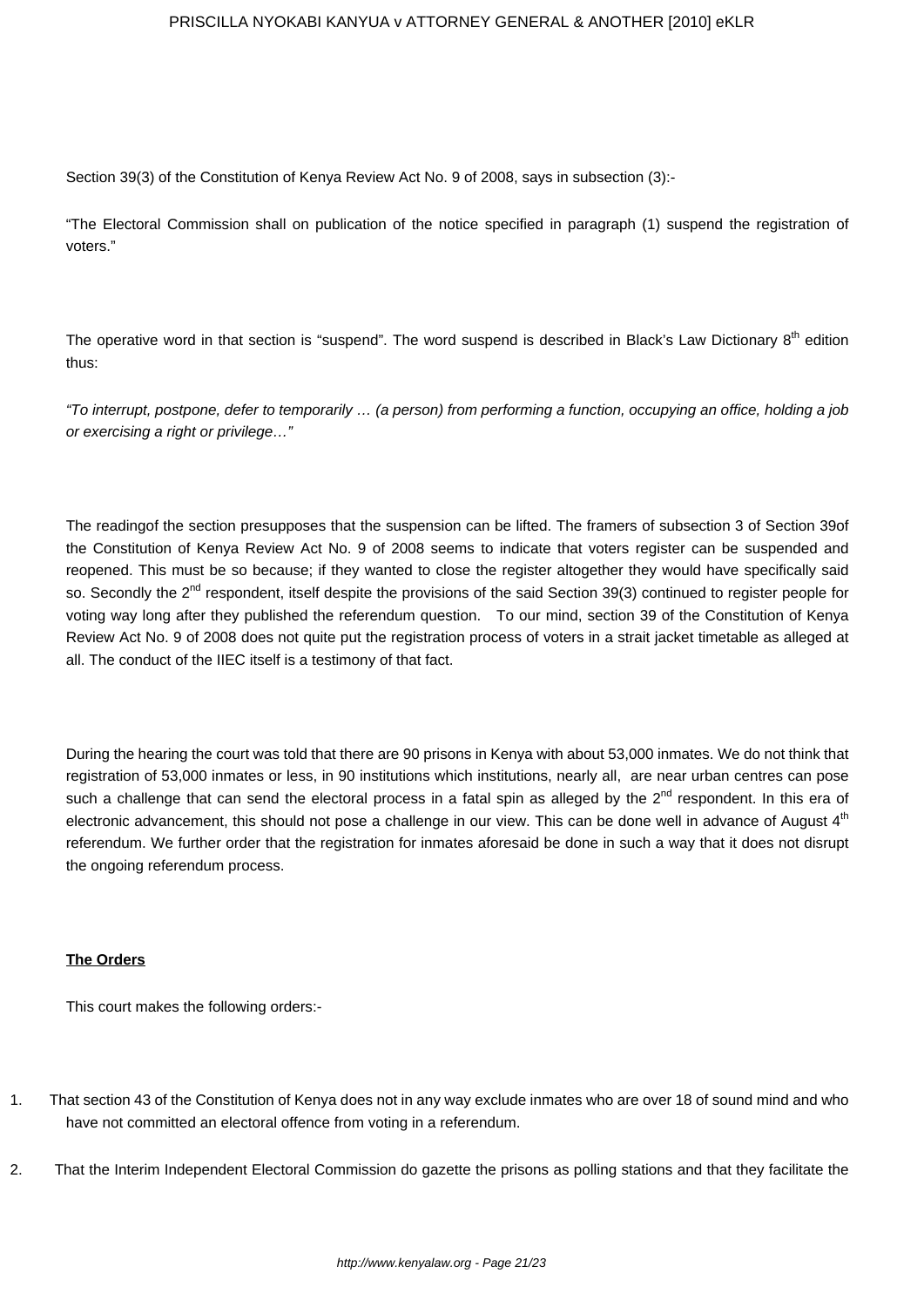registration of all eligible inmates within 21 days from 24<sup>th</sup> June, 2010 to enable those who wish to vote in a referendum to do so without any hindrance.

- 3. That the Attorney General and the necessary Authorities do facilitate the accessibility of prisons and the prisoners' identification documents to enable the Interim Independent Electoral Commission to register those inmates who wish to do so in the time specified.
- 4. For the avoidance of doubt, the orders made by the Court herein relate only to the referendum.
- 5. That this being a public spirited petition for and on behalf of the inmates, this Court orders that the Petitioner and the Respondent do bear their own costs.

#### **It is so ordered.**

Dated and Signed at Nairobi by the Judges on this 23<sup>rd</sup> day of June, 2010.

## **SAMUEL N. MUKUNYA**

**JUDGE.**

**JAMILA MOHAMMED**

**JUDGE.**

**SCHOLASTICA OMONDI**

**JUDGE.**

**SANKALE ole KANTAI**

**JUDGE.**

**MBURUGU N. KIOGA**

**JUDGE.**